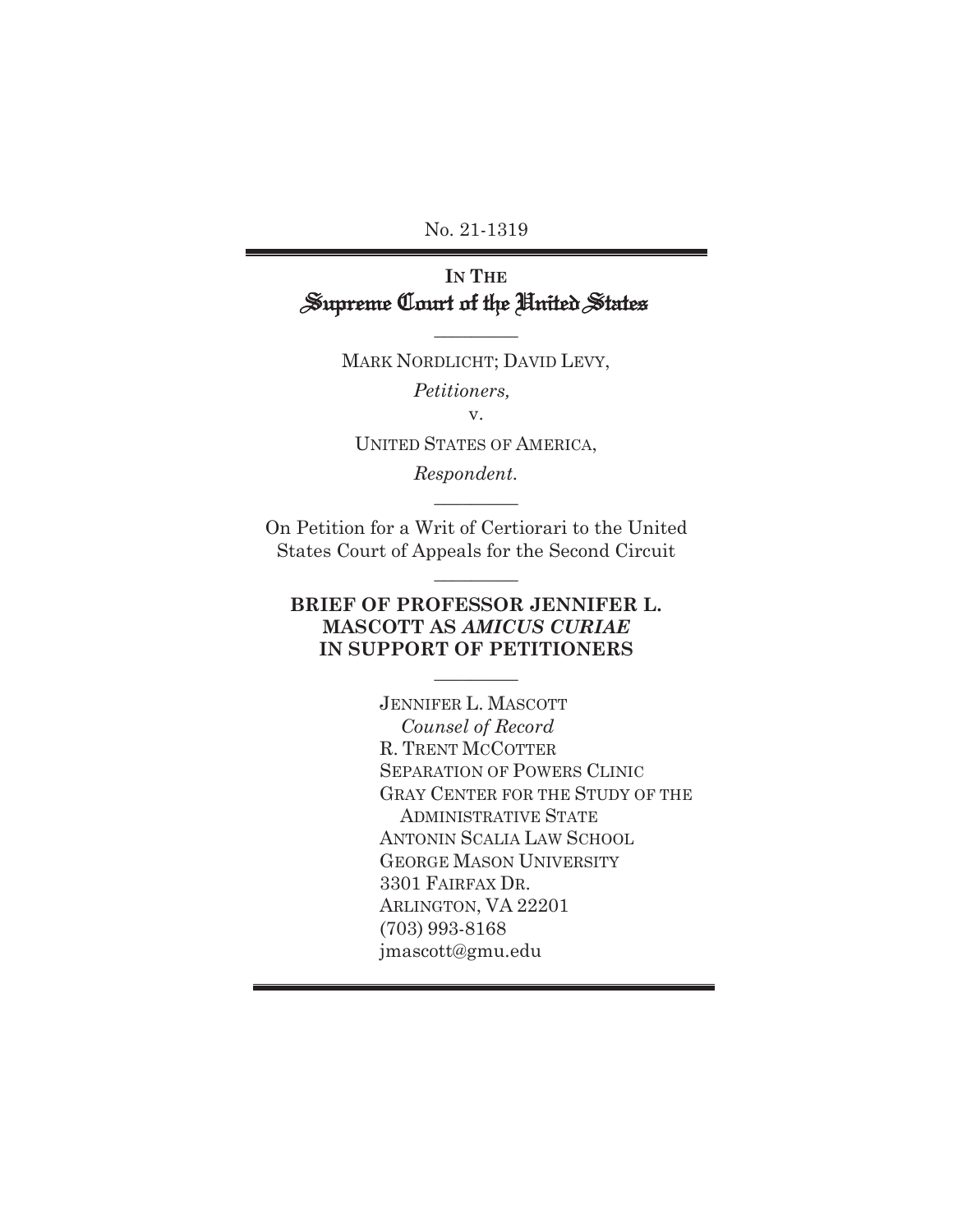## **TABLE OF CONTENTS**

| INTEREST OF THE AMICUS CURIAE1                                                                                                                                                                                               |
|------------------------------------------------------------------------------------------------------------------------------------------------------------------------------------------------------------------------------|
| SUMMARY OF THE ARGUMENT 1                                                                                                                                                                                                    |
|                                                                                                                                                                                                                              |
| There Was a Common Law Tradition of Courts<br>Ι.<br>Granting New Criminal Trials Where the Verdict                                                                                                                           |
| A. The English Common Law Provided for New<br>Trials to Review Convictions Contrary to<br>Evidence to Further Justice and Preserve the<br>Important Functions of Criminal Jury                                               |
| B. Congress Adopted the English Common Law<br>New Trial Standard in the Judiciary Act of<br>$1789$ $10$                                                                                                                      |
| Congressional Authorization of New Trials<br>1.<br>for Convictions Contrary to Evidence<br>Reflected the Constitution's Adoption of<br>the British Common Law Commitment to<br>the Criminal Jury Trial as Critical for Self- |
| Early Federal and State Opinions<br>2.<br>Demonstrated that the American New<br>Trial Standard Reflected the Interest of<br>Justice Standard, Permitting New Trials<br>Where Verdicts Were Contrary to                       |
| The Early Case Law Granting New Trials<br>3.                                                                                                                                                                                 |

3. The Early Case Law Granting New Trials Reveals this Category of Review Was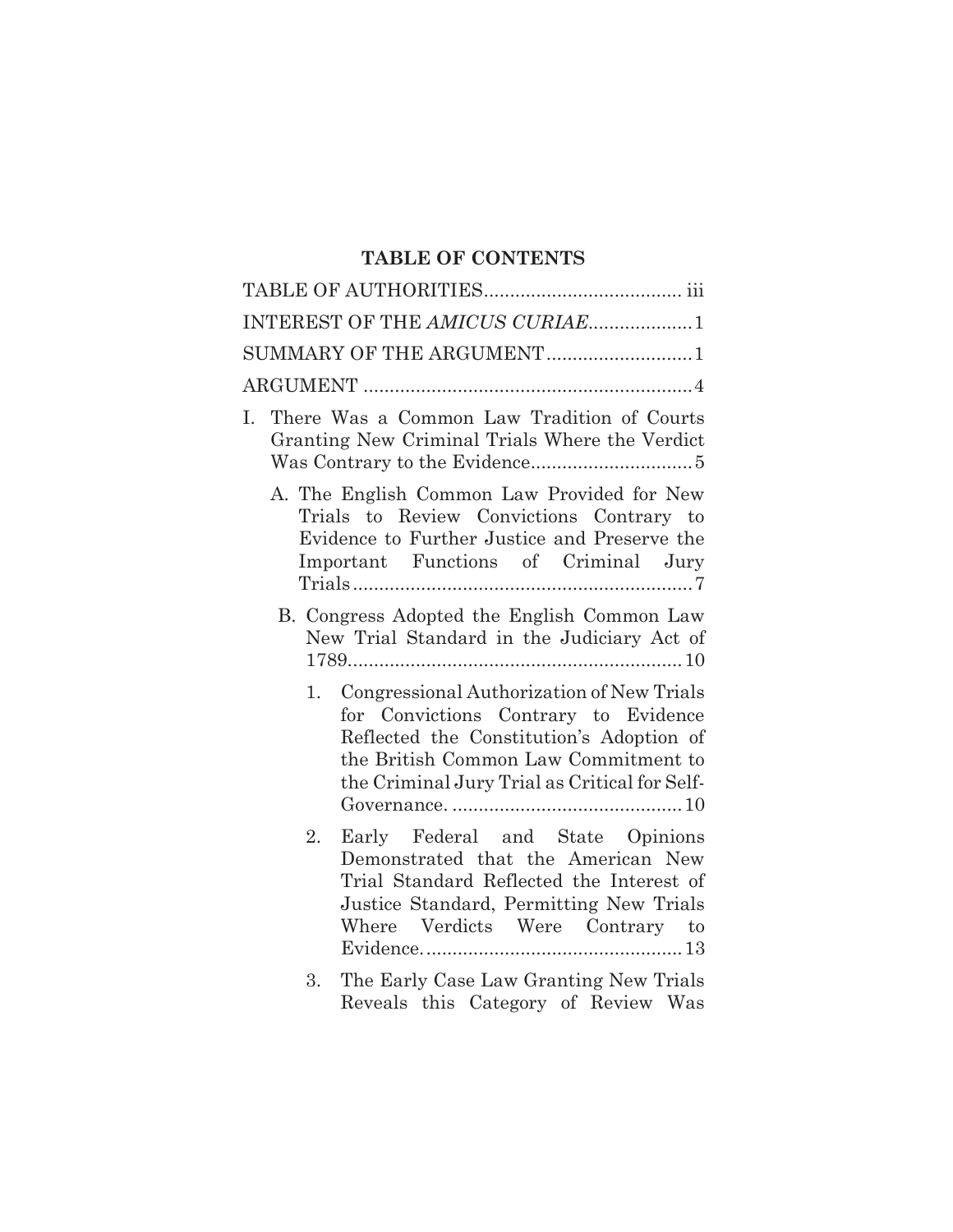| Particularly Critical for Vulnerable                 |
|------------------------------------------------------|
| Defendants, Such As Defendants of Color              |
| in Pre-Civil War Southern and Border                 |
|                                                      |
| C. Federal Case Law Preceding the Adoption of        |
| the Federal Rules of Criminal Procedure              |
| Identified the Power to Grant a New Trial as         |
| Significantly More Discretionary than the            |
|                                                      |
| II. The Federal Rules of Criminal Procedure Codified |
| Historic Practice, Incorporating the Contrary to     |
| Evidence Standard of the 1789 Judiciary Act and      |
|                                                      |
|                                                      |
|                                                      |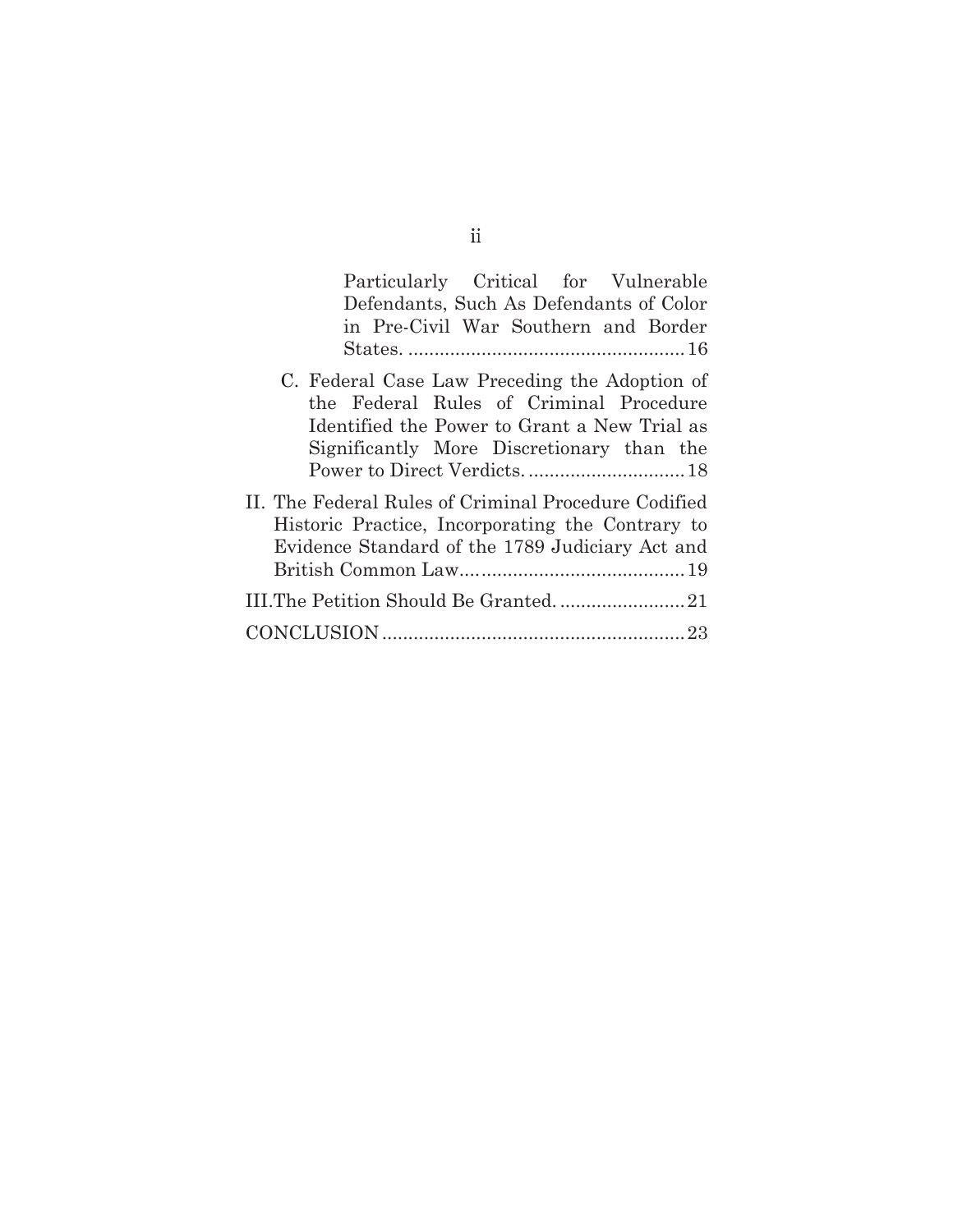## **TABLE OF AUTHORITIES**

# **CASES**

| Aetna Cas. & Sur. Co. v. Yeatts, 122 F.2d 350                                   |
|---------------------------------------------------------------------------------|
|                                                                                 |
| Ball v. Commonwealth, 35 Va. 726 (Va. Gen. Ct.                                  |
| Bird v. Bird, 2 Root 411 (Conn. 1796)  16                                       |
| <i>Bright v. Enyon</i> (1757) 97 Eng. Rep. 365 (KB)  7                          |
| Crumpton v. United States, 138 U.S. 361                                         |
| District of Columbia v. Heller, 554 U.S. 570                                    |
| <i>Edwards v. United States,</i> 7 F.2d 357 (8th Cir.<br>$1925)$<br>$\ldots$ 20 |
| Ex Parte Bollman & Ex Parte Swartwout, 8                                        |
| Freeborn v. Smith, 69 U.S. 160 (1864) 14                                        |
| Gasperini v. Center for Humanities, 518 U.S.                                    |
| Grayson v. Commonwealth, 47 Va. 712 (Va.                                        |
|                                                                                 |
| Inhabitants of Durham v. Inhabitants of                                         |
| Jerry v. State, 1 Blackf. 395 (Ind. 1825) 17                                    |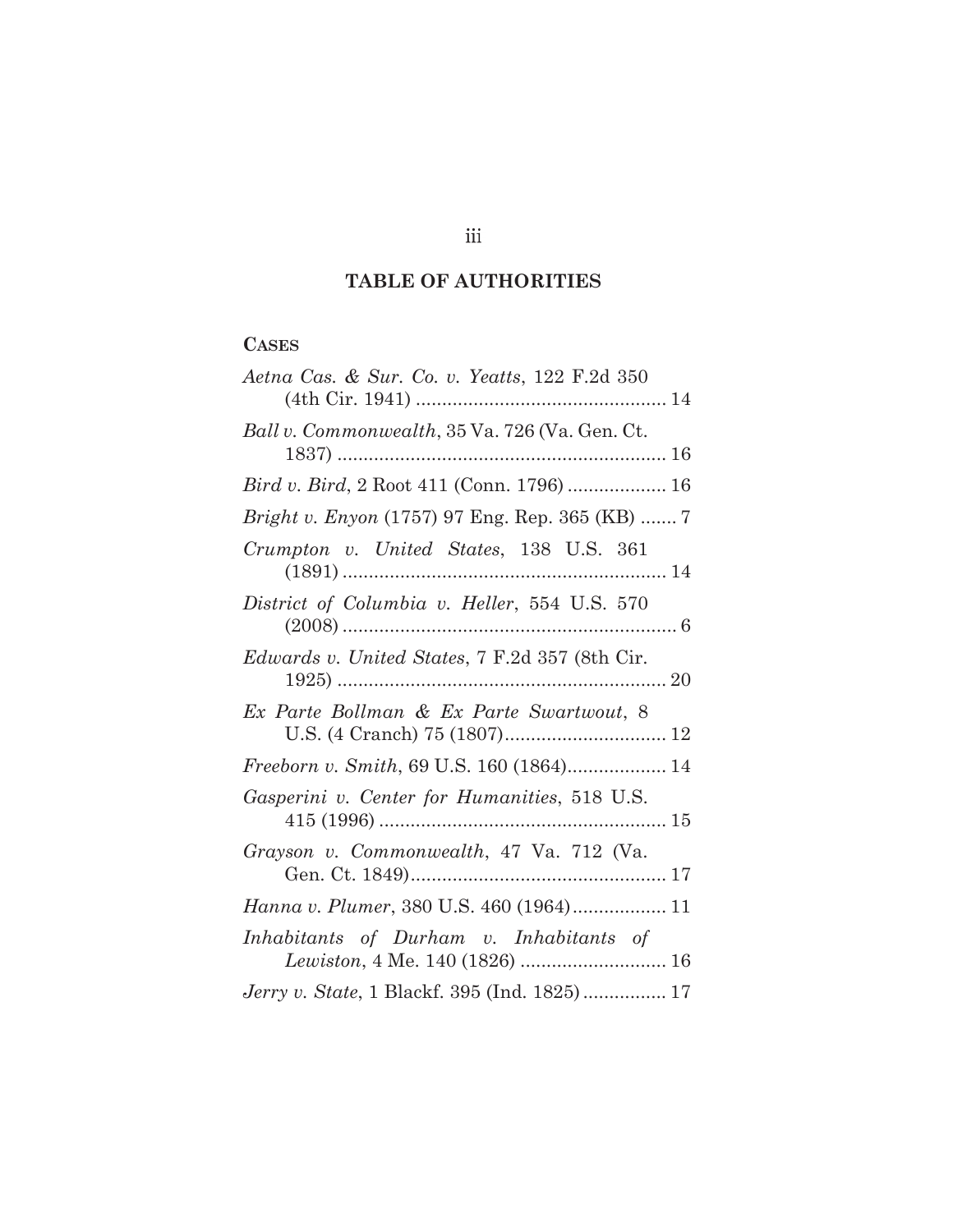| R. v. Simons (1751) 96 Eng. Rep. 794 (KB) 9        |
|----------------------------------------------------|
| R. v. Smith (1681) 84 Eng. Rep. 1197 (KB) 9        |
| Ramos v. Louisiana, 140 S. Ct. 1390 (2020) 5       |
| Smith v. Hancock (1648) 82 Eng. Rep. 592           |
| Smith v. Times Pub. Co., 178 Pa. 481 (1897)  14    |
| Sparf v. United States, 156 U.S. 51 (1895) 18, 19  |
|                                                    |
| State v. Hopkins, 1794 WL 303 (S.C. Ct. Com.       |
| State v. Wood, 1817 WL 584 (S.C. Const. App.       |
| The Queen v. The Corporation of Helston (1795)     |
| United States v. Burks, 974 F.3d 622 (6th Cir.     |
| United States v. Fries, 3 U.S. (Dall.) 515 (C.C.D. |
| United States v. Fullerton, 25 F. Cas. 1225        |
| United States v. Harding, 26 F. Cas. 131           |
| United States v. Huerta-Orozco, 132 F. Supp. 2d    |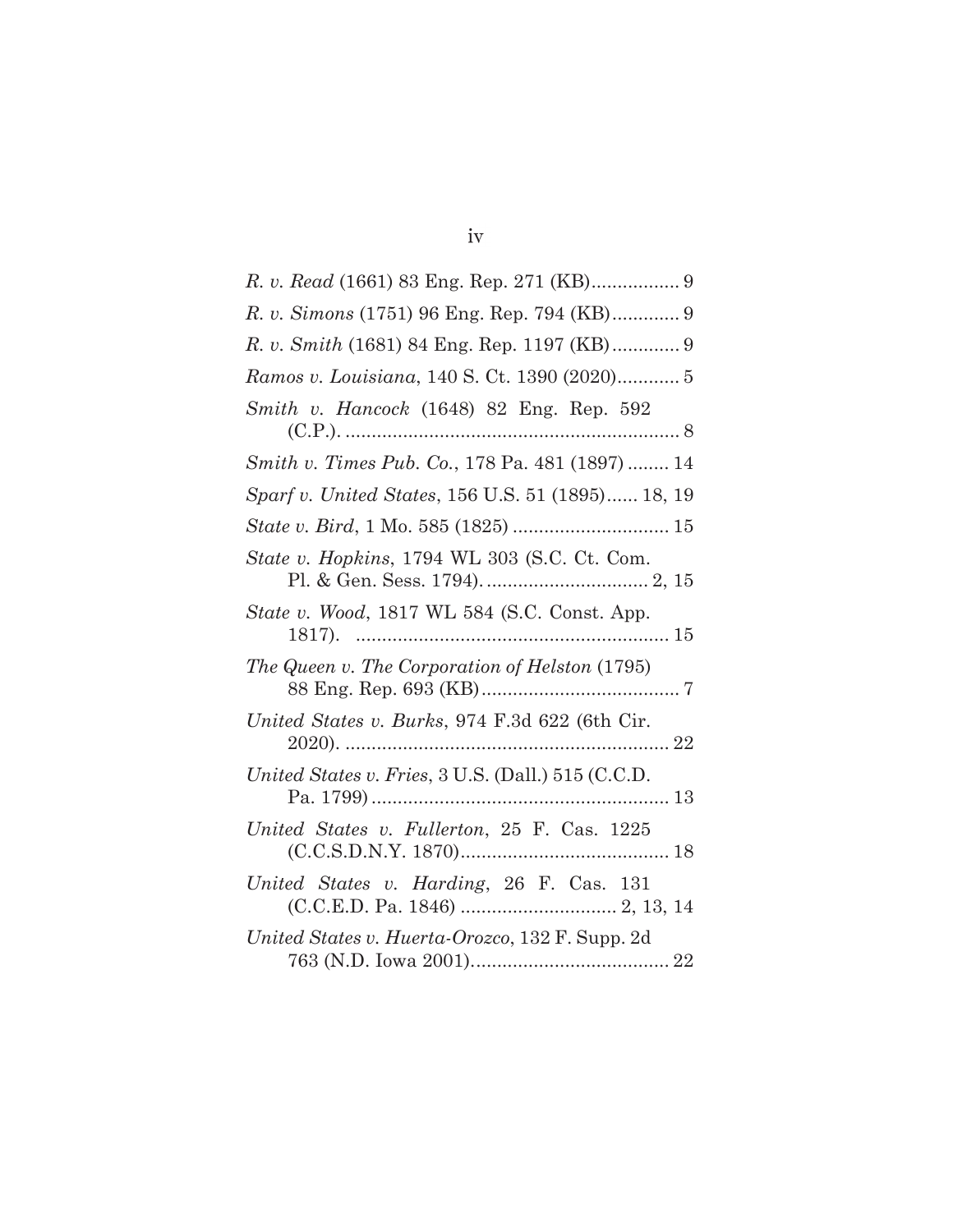| United States v. Kaadt, 31 F. Supp. 546 (N.D.        |
|------------------------------------------------------|
| United States v. Robinson, 71 F. Supp. 9             |
| <i>United States v. Smith, 331 U.S. 469 (1947)</i> 6 |
| United States v. Stacks, 821 F.3d 1038 (8th Cir.     |
| United States v. Walli, 976 F. Supp. 2d 998          |

### **CONSTITUTIONAL PROVISIONS AND STATUTES**

| Judiciary Act of 1789, ch. 20, 1 Stat. 73 6, 11, 12 |
|-----------------------------------------------------|
|                                                     |
|                                                     |
|                                                     |

### **OTHER AUTHORITIES**

AKHIL AMAR, THE BILL OF RIGHTS (1998)... 10, 11, 22 Amy C. Barrett*, Procedural Common Law,* 94 Va. L. Rev. 813 (2008) ....................... 3, 11, 12, 16

 $\boldsymbol{\mathrm{V}}$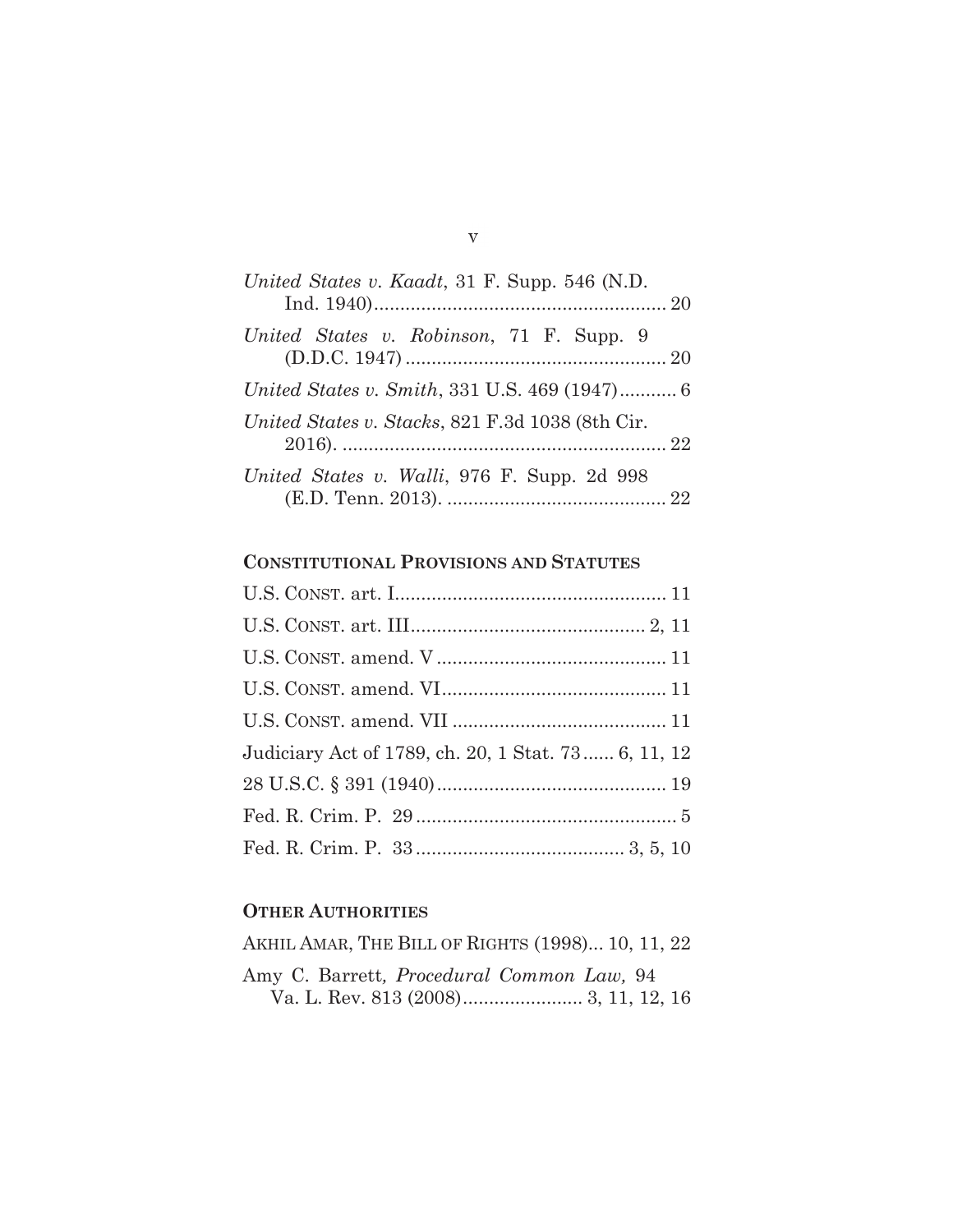| Amy C. Barrett, The Supervisory Power of the<br>Supreme Court, 106 Colum. L. Rev. 324         |
|-----------------------------------------------------------------------------------------------|
|                                                                                               |
| WILLIAM BLACKSTONE, COMMENTARIES ON THE<br>LAWS OF ENGLAND (1768) 2, 3, 5, 7, 8, 9, 10, 18    |
| A. DE TOCQUEVILLE, DEMOCRACY IN AMERICA                                                       |
| Lester B. Orfield, The Federal Rules of Criminal<br>Procedure, 33 Cal. L. Rev. 543 (1945)  19 |
| Lester B. Orfield, New Trials in Federal<br>Criminal Cases, 2 Vill. L. Rev. 293 (1957) 20     |
| JOSEPH STORY, COMMENTARIES ON<br><b>THE</b><br>CONSTITUTION OF THE UNITED STATES              |
| FED. R. CRIM. P., PRELIMINARY DRAFT: WITH                                                     |
| FED. R. CRIM. P. 33: NOTES OF ADVISORY                                                        |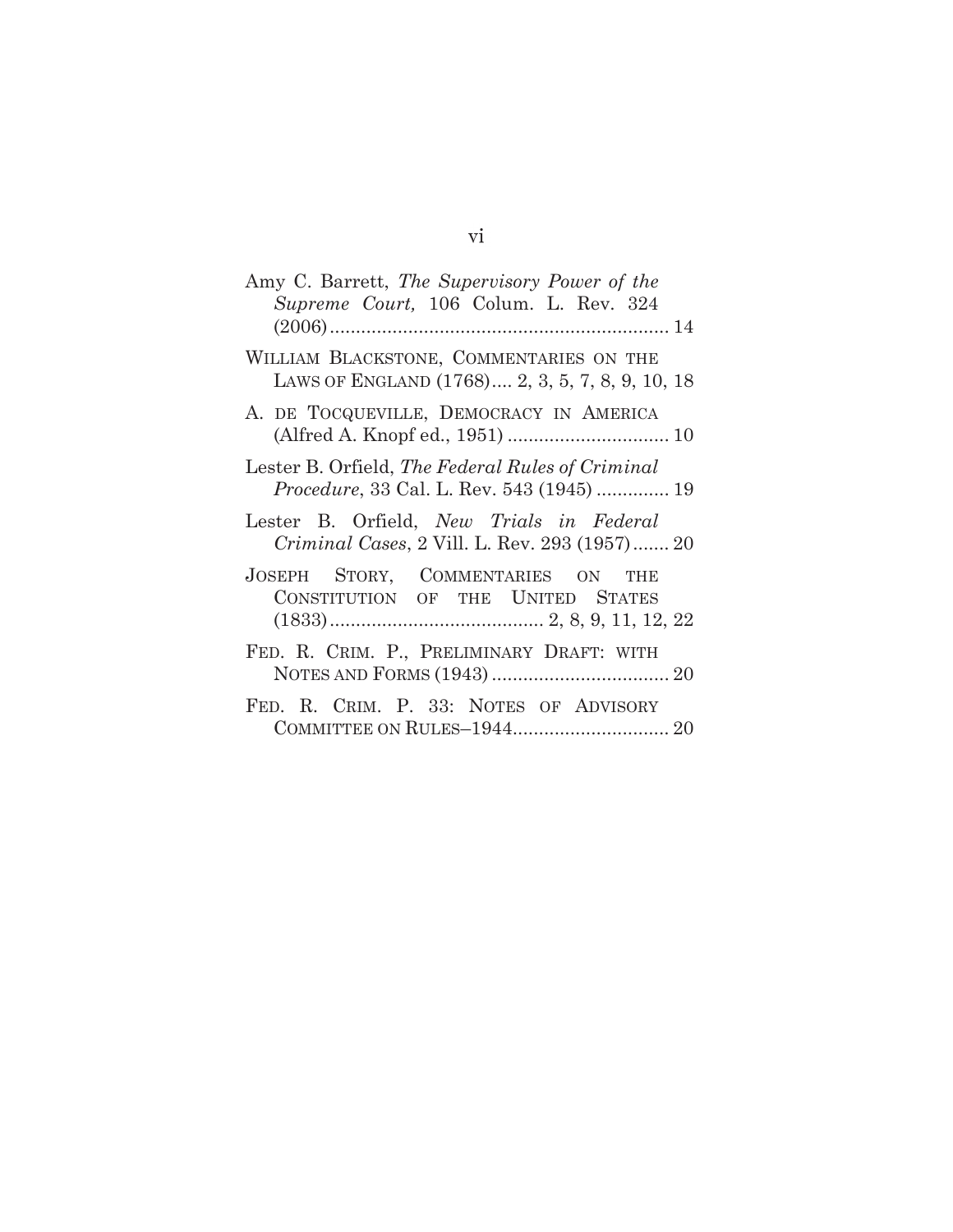#### **INTEREST OF THE** *AMICUS CURIAE***1**

*Amicus* Jennifer Mascott is an Assistant Professor of Law at the Antonin Scalia Law School of the George Mason University. *Amicus* has an interest in preserving the U.S. Constitution's constraints on federal authority and the proper allocation of power among the three federal branches and the electorate, consistent with her areas of scholarship. *Amicus*'s academic work examines which institutional actors bear responsibility for governmental decisions in accordance with the Constitution's original meaning. This petition raises critical questions of how to best preserve the role of jury verdicts within federal criminal trials and who should decide whether a criminal defendant's challenge to his conviction warrants new trial review.

### **SUMMARY OF THE ARGUMENT**

 The Court should grant this petition to address the scope of the new trial protection for criminal jury trials, a critical component of American selfgovernment and an important constraint on federal prosecutorial overreach. Rather than disrupting deference to juries, extensive early federal and state case law suggests that ready availability of new trials promotes the jury trial right. *See* Parts I.B.2–3, *infra*. Over centuries rooted in British common law and the Judiciary Act of 1789, federal and state courts have

<sup>1</sup> No counsel for any party has authored this brief in whole or in part, and no entity or person, aside from *amicus curiae* and its counsel, made any monetary contribution intended to fund the preparation or submission of this brief. All parties have received timely notification and have consented to the filing of this brief.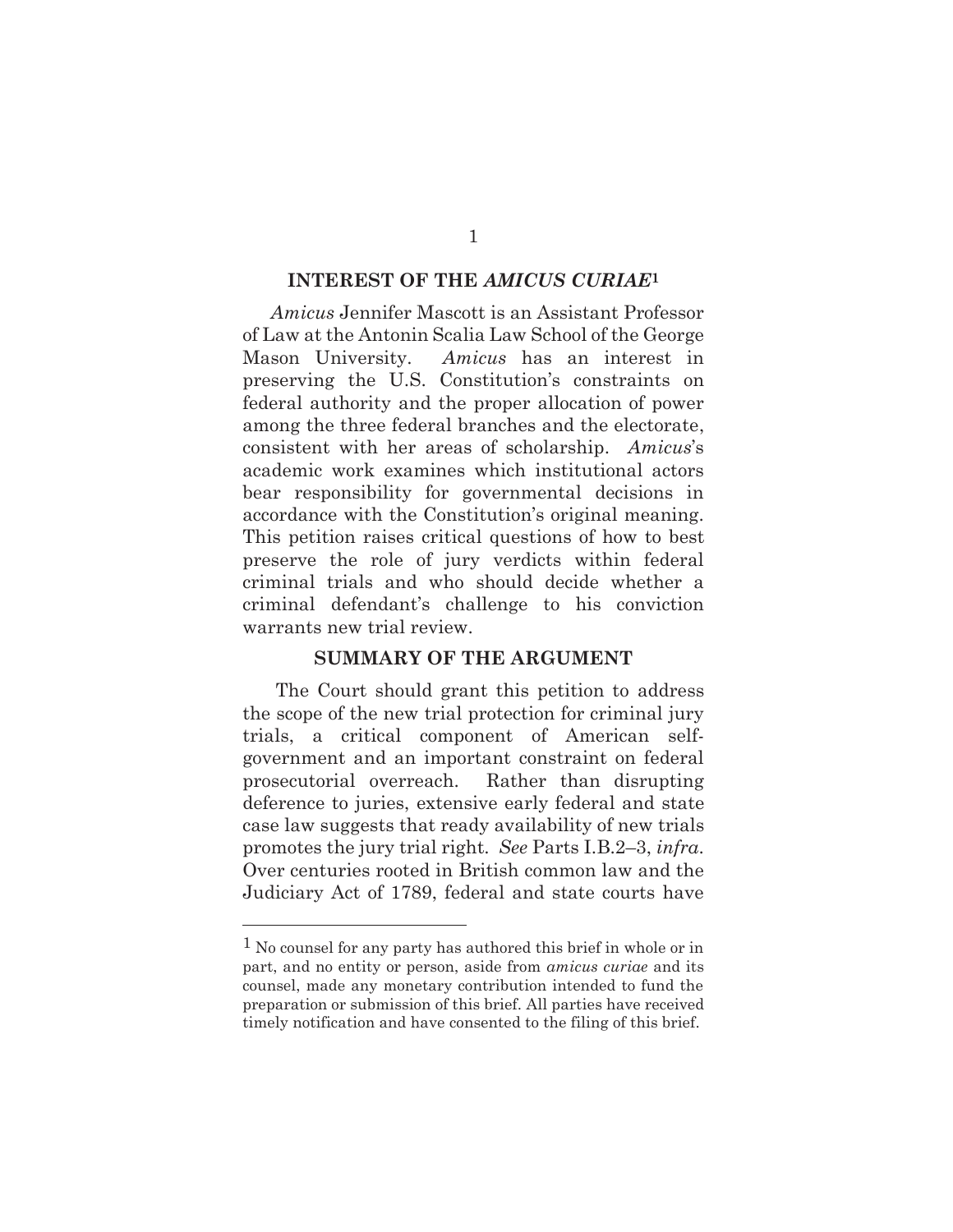recognized new trials as a safety valve to correct verdicts contrary to the weight of evidence where the evidence is "doubtful" or a verdict "does not satisfy the conscience of the judge." *See, e.g.*, *United States v. Harding*, 26 F. Cas. 131, 137 (C.C.E.D. Pa. 1846) (Grier, J., Circuit Justice); *State v. Hopkins*, 1794 WL 303, at \*2 (S.C. Ct. Com. Pl. & Gen. Sess. 1794).

The U.S. Constitution is foundationally a process document, establishing a set of finely grained procedural mechanisms for the exercise of limited federal governmental authority. The State ratifying conventions agreed to subordinate State authority to a national government on the understanding that the Constitution procedurally constrained federal action through institutions like the criminal jury trial, *see* U.S. CONST. art. III, § 2, cl. 3 ("The Trial of all Crimes, except in Cases of Impeachment; shall be by Jury . . . ."). Like its English antecedents, American law relied upon the jury trial as a "grand bulwark" of liberty. 4 WILLIAM BLACKSTONE, COMMENTARIES ON THE LAWS OF ENGLAND \*342 (1768) ("BLACKSTONE"); *see also* JOSEPH STORY, COMMENTARIES ON THE CONSTITUTION OF THE UNITED STATES § 1773 (1833) ("STORY") (The jury "was from very early times insisted on by our ancestors in the parent country, as the great bulwark of their civil and political liberties, and watched with an unceasing jealousy and solicitude.").

The critical nature of the jury trial meant that its integrity must be preserved. Therefore, British common law that the Judiciary Act of 1789 subsequently incorporated into American law authorized courts to grant new trials to address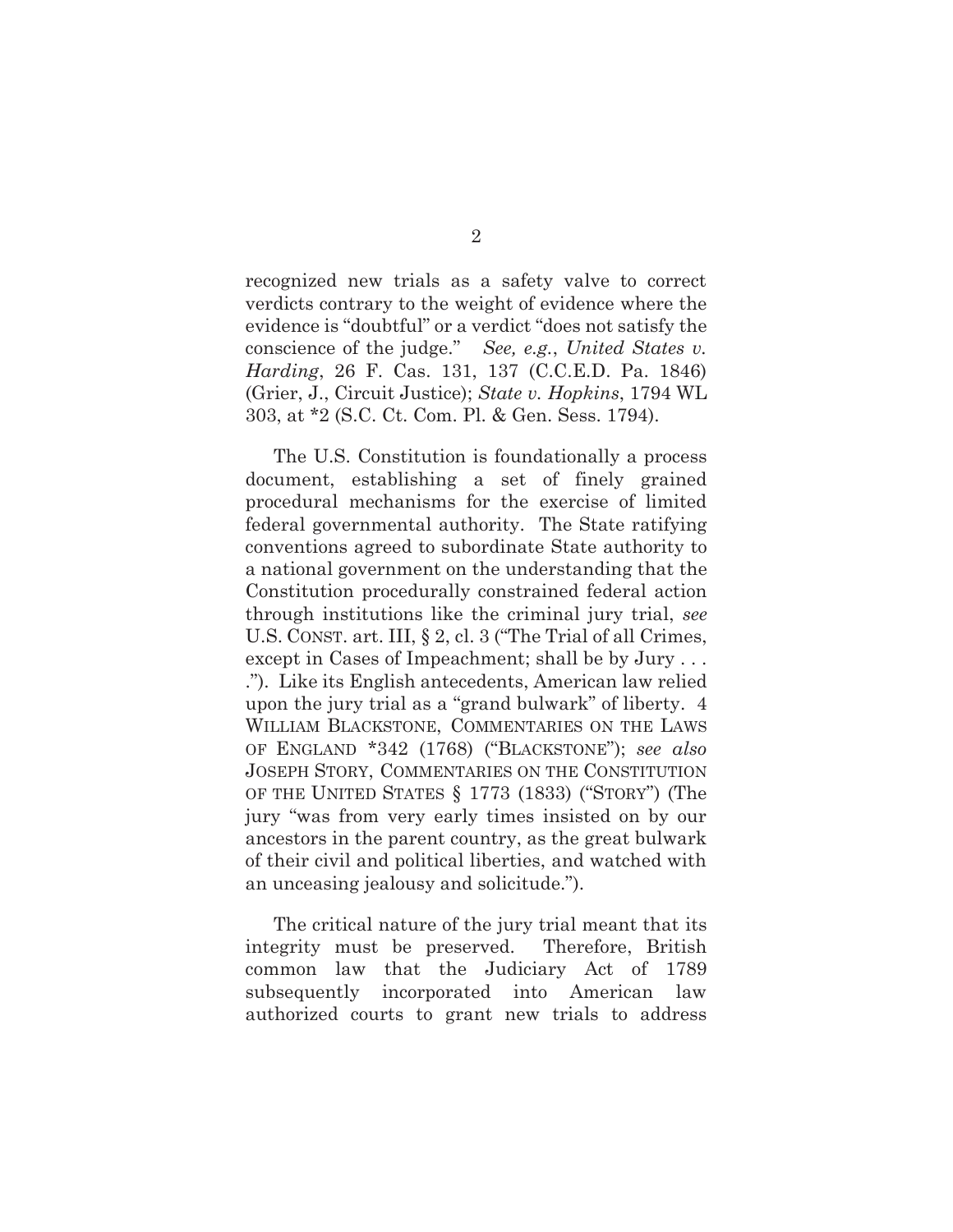convictions that were contrary to evidence. This protection was to sustain the viability and integrity of jury trials, and it is now secured by the Federal Rules of Criminal Procedure.

The availability of a second jury trial offered a less intrusive means to correct error than the complete repudiation of a jury verdict through a judgment of acquittal. Early commentators like Blackstone also noted that adequate recourse to the correction mechanism of a new trial would help to ward off attempts to replace the jury trial with an alternate tribunal less friendly to self-governance. *See, e.g.*, 3 BLACKSTONE at \*390–91.

The Judiciary Act of 1789 granted federal judges the authority to order new trials based on longstanding common law principles and standards. *See* Amy C. Barrett*, Procedural Common Law,* 94 Va. L. Rev. 813, 857 n.134 (2008). Those standards permitted new trials for the "administration of justice" where criminal convictions were contrary to evidence. *Compare* 4 BLACKSTONE at \*355, *with* Fed. R. Crim. P. 33 ("interest of justice"); *see also* Pet. Writ of Cert. 3–5 (urging adoption of the weight of the evidence standard for Rule 33 as adopted by the Fifth, Seventh, Eighth, and Ninth circuits). Federal and state court decisions ranging from the late 18th century to the 20th century just prior to adoption of the federal criminal rules confirm this historical standard, starting with pre-constitutional British practice and then continuing to the time period of the First Federal Congress and finally the adoption of the modern federal criminal rules.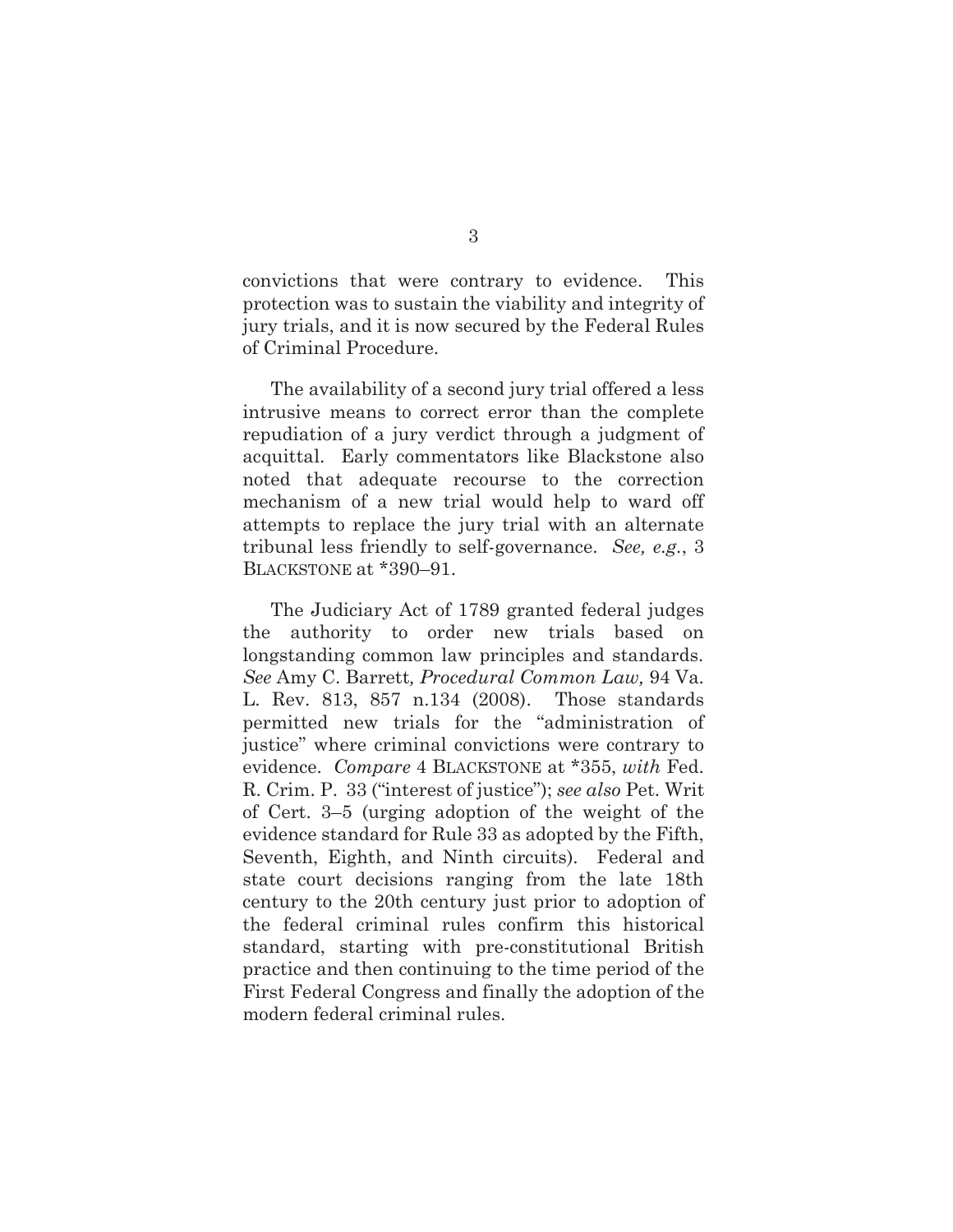The availability of new trials has provided protection over centuries for criminal defendants convicted of a wide range of defenses, including some of the most vulnerable members of society such as free people of color convicted under questionable evidence in pre-Civil War southern and border states. *See infra* Part I.B.3. The Court should grant this petition to clarify the proper breadth of federal district court authority to grant a second jury trial in accordance with the text of Federal Rule of Criminal Procedure 33 and its unbroken line of historical context dating back to the First Congress's enactment of new trial authority in the 1789 Judiciary Act. That power included the authority to grant new trials where verdicts were against the weight of evidence. Rule 33 preserved the availability of new trials in the "interest of justice," reflecting the provision of new trials under British and American practice dating back to the time of Blackstone where new jury trial review was provided for convictions contrary to evidence to further the "administration of justice."

#### **ARGUMENT**

The common law tradition reflected in Federal Rule of Criminal Procedure 33 authorized new trials in cases of convictions contrary to evidence in order to preserve the jury trial as a reliable bulwark of liberty. Some lower courts, however, have mistakenly viewed this long-established authority as in tension, if not in conflict, with the jury trial right. This petition provides the Court with the opportunity to provide guidance to the lower courts concerning the core purposes of these criminal jury trial protections.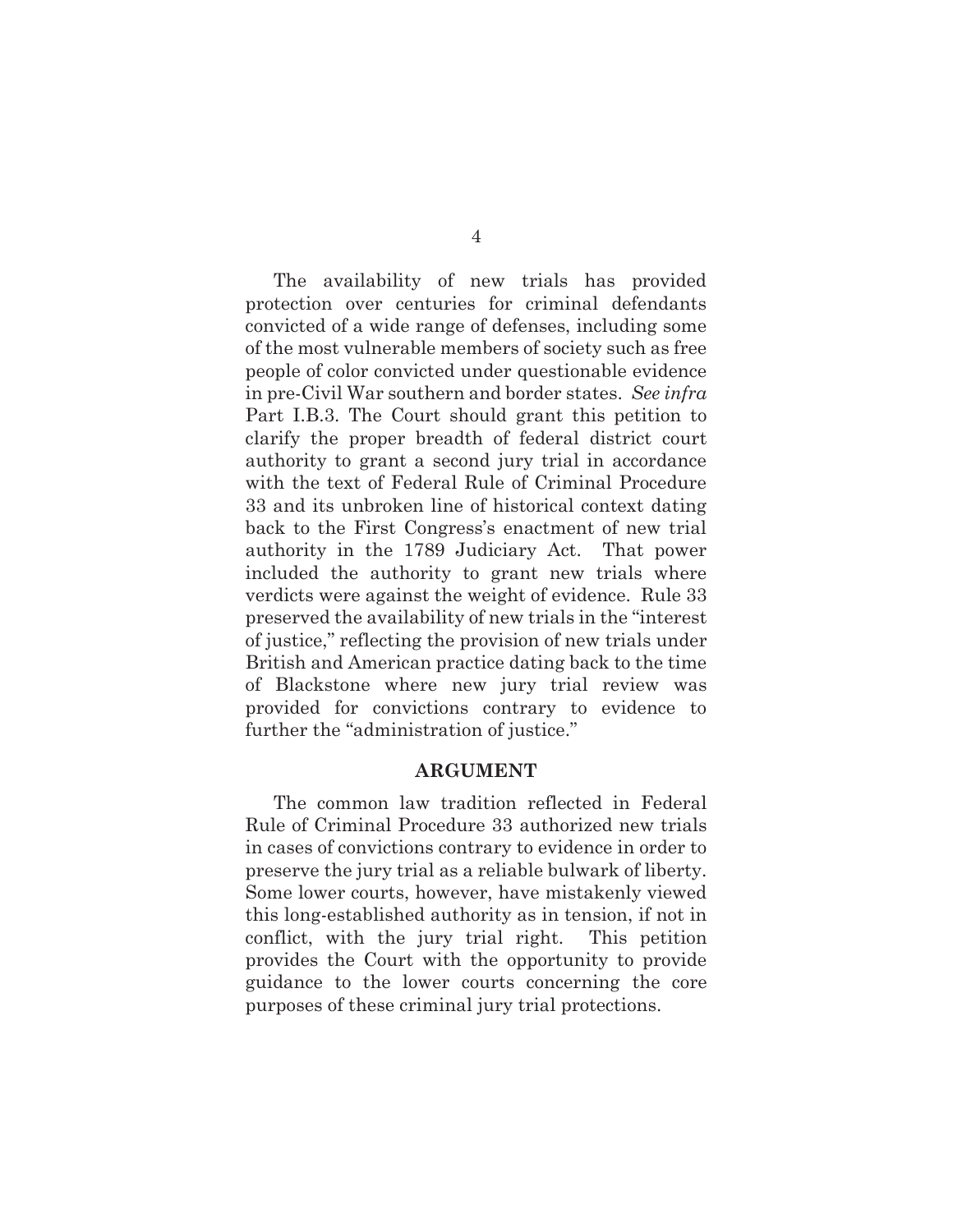The Second Circuit denied petitioners' challenges to their convictions as against the weight of evidence. Pet. Writ of Cert. 10–11 (reversing because "in the absence of . . . reality-defying or 'incredible' evidence, district courts must 'defer to the jury's resolution of conflicting evidence," and the Second Circuit found no such evidence here). This Court's review would ensure that new jury trials are fully available within the terms of Rule 33 to review convictions short of a judge overriding the jury to issue his own judgment. *Compare* Fed. R. Crim. P. 33 (new trials), *with* Fed. R. Crim. P. 29 (judgment of acquittal ("JOA")).

### **I. There Was a Common Law Tradition of Courts Granting New Criminal Trials Where the Verdict Was Contrary to the Evidence.**

The common law English tradition recognized that courts could grant new criminal trials in the "interests of justice," including where, in the trial judge's opinion, "the jury have brought in a verdict without or contrary to evidence, so that he is reasonably dissatisfied therewith." 3 BLACKSTONE at \*387. Judges thus had discretion to assess and weigh the evidence presented at trial and to order a new trial when the verdict was "contrary to evidence," rather than to simply direct acquittal, which required a much higher evidentiary threshold. *See* Parts I.A, I.C, *infra*.

At the founding, America's federal and state courts followed this English common law tradition. *See* Part I.B.2–3, *infra*. *Cf. Ramos v. Louisiana*, 140 S. Ct. 1390, 1411 (2020) (Kavanaugh, J., concurring in part)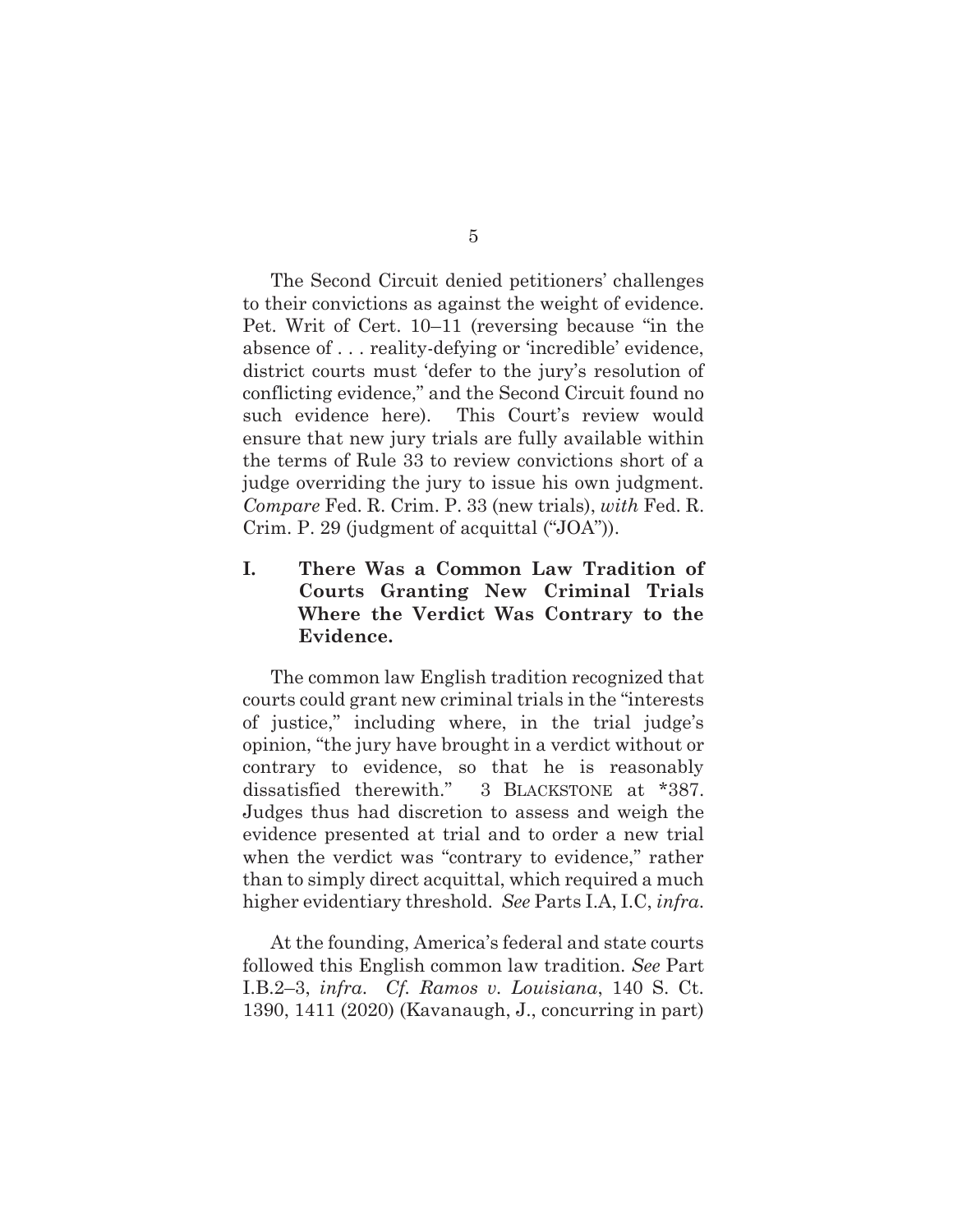(noting U.S. constitutional analysis's generally heavy reliance on Blackstone and incorporation of significant aspects of British practice); *District of Columbia v. Heller*, 554 U.S. 570, 593–94 (2008) (similar). Section 17 of the Judiciary Act of 1789 expressly codified the power by declaring that "all the said courts of the United States shall have power to grant new trials … for reasons for which new trials have usually been granted in the courts of law," Judiciary Act of 1789, ch. 20, 1 Stat. 73 § 17, and federal courts granted new trials where the verdict was contrary to the evidence. As part of their inherent powers, state courts routinely ordered new criminal trials—at times in cases with especially vulnerable defendants like free people of color in pre-Civil War southern and border states—where the trial evidence was "doubtful." *See* Part I.B.3, *infra*.

The relevant federal statutory language for granting new trials remained unchanged for over 150 years. *See United States v. Smith*, 331 U.S. 469, 472 n.1 (1947) (quoting 28 U.S.C. § 391 (1940)). When the Federal Rules of Criminal Procedure were promulgated in the 1940s, longstanding practice was codified in what would become Rule 33. *See* Part II, *infra*. There is accordingly a largely unbroken historical link between English judges' common-law power to grant new criminal trials where the verdict was contrary to evidence and federal judges' power to do so today under Rule 33.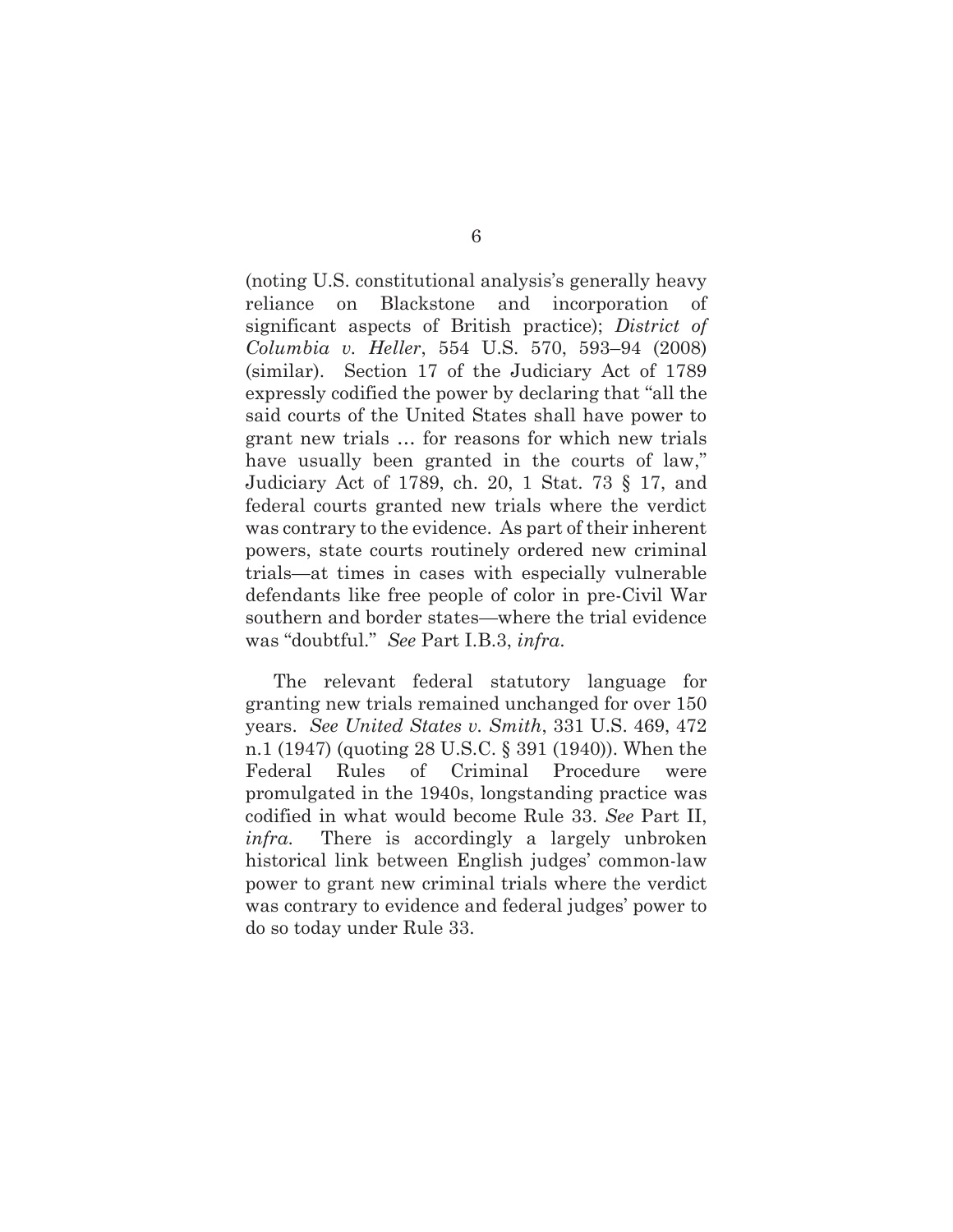### **A. The English Common Law Provided for New Trials to Review Convictions Contrary to Evidence to Further Justice and Preserve the Important Functions of Criminal Jury Trials.**

 Blackstone traced to the fourteenth century the king's courts' "exertion of the[] superintendent power[] … in setting aside the verdict of a jury and granting a new trial." 3 BLACKSTONE at \*387–88. This power came to be defined by a "necessary for justice" standard. 3 *id.* at \*391; *see, e.g., Bright v. Enyon* (1757) 97 Eng. Rep. 365 (KB) (allowing the grant of a new trial "when there is a reasonable doubt, or perhaps a certainty, that justice has not been done"); *The Queen v. The Corporation of Helston* (1795) 88 Eng. Rep. 693, 694 (KB) ("[T]he ground and foundation of granting new trials, when either the Judge or the jury are to blame, is one and the same, viz. doing justice to the party.").

 Six causes justified granting a new trial including where "it appears by the judge's report . . . that the jury have brought in a verdict without or contrary to evidence, so that he is reasonably dissatisfied therewith." 3 BLACKSTONE at \*387. The discretionary powers of the court to grant a new trial on that ground were frequently extended and "very commonly" available. *See* 3 *id.* at \*373–75 (emphasis omitted). The broadest application of this "contrary to the evidence" rationale appeared in the court of common pleas, where the court rested its decision to grant a new trial entirely on the trial judge's opinion of the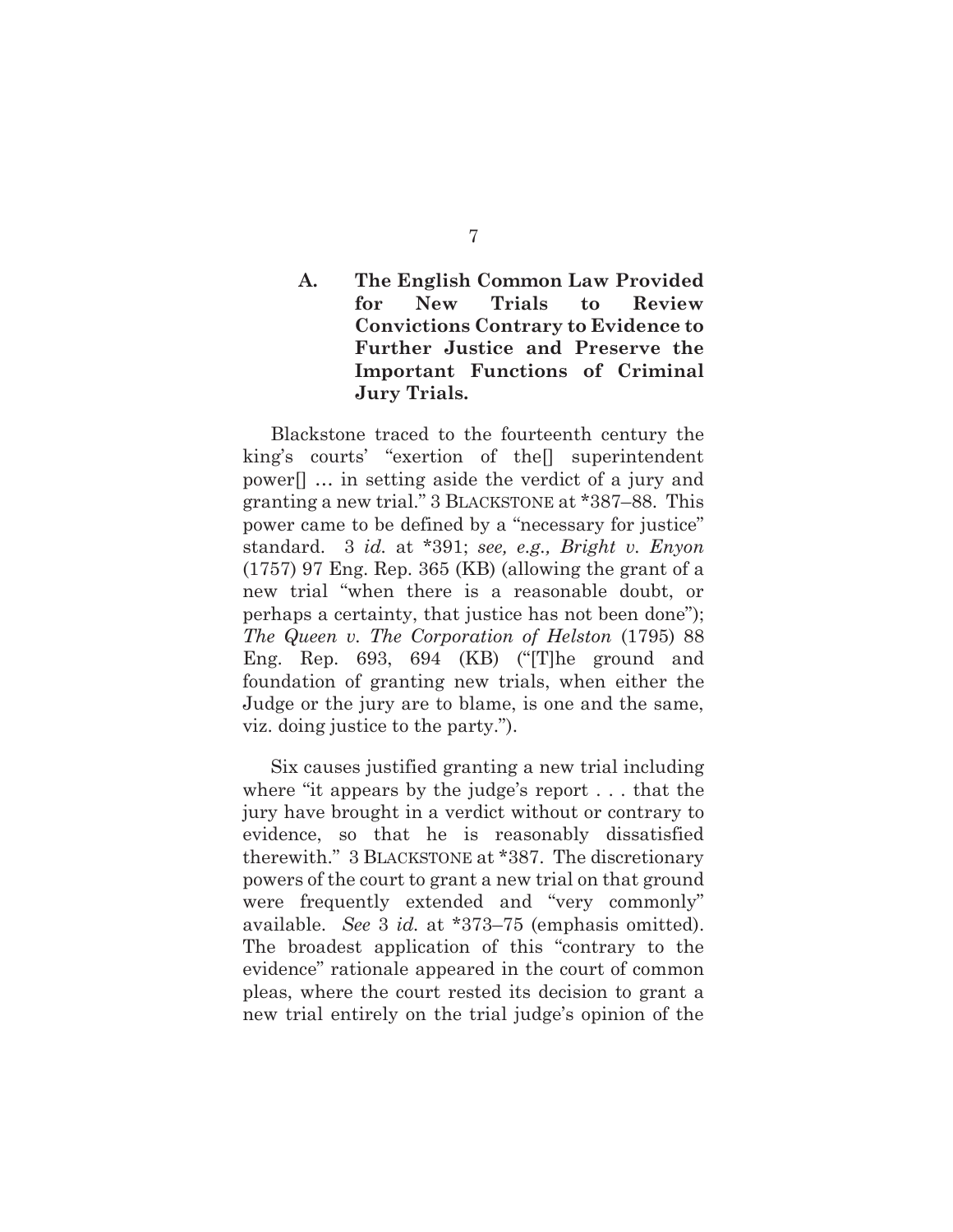facts. *See Smith v. Hancock* (1648) 82 Eng. Rep. 592 (C.P.).

 The securing of the integrity of jury trials through new trial review was designed to further "[t]he impartial administration of justice." *See* 3 BLACKSTONE at \*379.English courts awarded second trials for errors such as verdicts contrary to evidence "in all cases of moment" where justice had not been done upon the first trial. *See* 3 *id.* at \*389.

 The common law provision of new trials extending from English practice to American law was grounded in deep respect for the jury trial as critical to selfgovernance and liberty. *See, e.g.*, 3 *id.* at \*379 (identifying the "trial by jury" as "the glory of the English law"). The jury trial's effectiveness in safeguarding liberty nonetheless was contingent on its reliability and effectiveness. As much as jury trials were essential to keep convictions out of the exclusive hands of aristocratic judges, unbridled jury power left entirely up to the "multitude" without review was thought to be "capricious." 3 *id.* at \*379–80.

Therefore, the common law protected the jury trial system through the backstop of new trials, which perfected the jury trial right by offering a rehearing without prejudice. *See* 3 *id.* at \*373–79, 389–91 (assigning questions of law to judges and questions of fact to juries, subject to new trials in cases of error such as verdicts contrary to evidence). *Cf.* STORY § 1758 (noting that early State law at times relied on "one jury to review another jury's determination," waiting for the agreement of two verdicts before ruling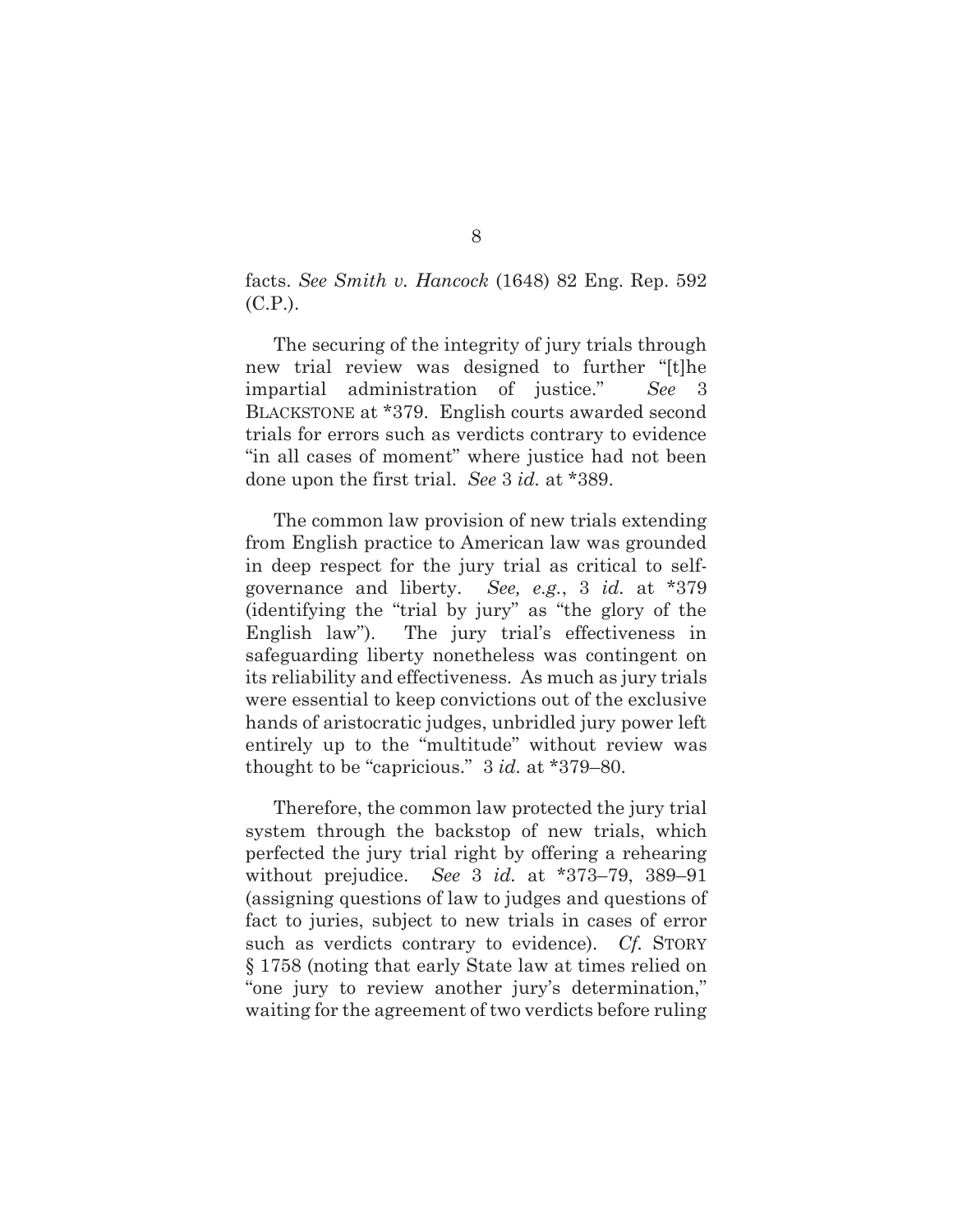on certain issues). In the United States, Justice Joseph Story echoed Blackstone's sentiment that jury verdicts provide a "double security against the prejudices of judges" who may be partial to the government only if there is a means to guard "against a spirit of violence and vindictiveness on the part of the people" of the jury. *See id.*

 Although it may have had its origins in civil cases, the same new trial authority extended to criminal cases. The King's Bench could order a new trial when "contrary to evidence[,] the jury have found the prisoner guilty." 4 BLACKSTONE at \*354–55; *see R. v. Smith* (1681) 84 Eng. Rep. 1197 (KB) (granting a new trial after defendant found guilty of perjury "against the direction of the [lower court] judge"); *R. v. Simons* (1751) 96 Eng. Rep. 794 (KB) (granting a new trial when the jury verdict was "contrary to the directions of the Judge in a matter of law"). New jury trials guarded against unjust, overzealous prosecution and were available in cases of conviction but not acquittal. *See* 4 BLACKSTONE at \*233; *see also, e.g.*, *R. v. Read* (1661) 83 Eng. Rep. 271 (KB) (observing that new trials could be granted "on good cause" to challenge a conviction but not for the government to contest acquittal).

 The petition here arises in the very context for which new trial motions were originally intended protection from potential over-conviction contrary to the weight of evidence. *See* Pet. Writ of Cert. 30–31 (discussing the district court's grant of a new trial to review conviction). The Rule 33 language of "justice" parallels the "administration of justice" purposes of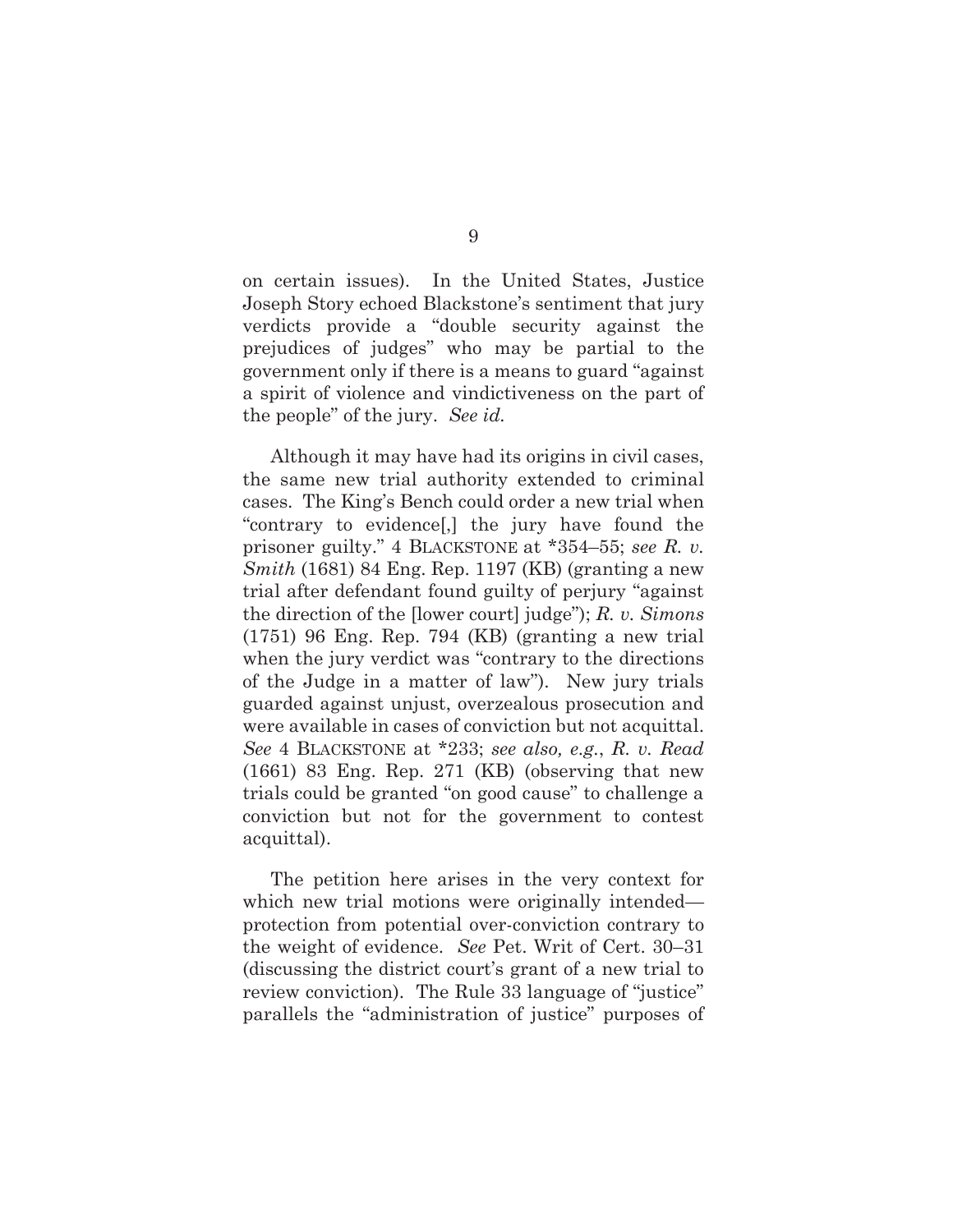the Blackstone-era new trial motions. *Compare* Fed. R. Crim. P. 33, *with* 3 BLACKSTONE at \*379. Rule 33 motions consequently should be tied to a weight-ofthe-evidence standard as petitioners request here, analogous to the contrary-to-the-evidence standard of the common law. *See* Pet. Writ of Cert. 30–31.

- **B. Congress Adopted the English Common Law New Trial Standard in the Judiciary Act of 1789.** 
	- **1. Congressional Authorization of New Trials for Convictions Contrary to Evidence Reflected the Constitution's Adoption of the British Common Law Commitment to the Criminal Jury Trial as Critical for Self-Governance.**

The common law jury and new trial practice present at the time of Blackstone heavily influenced the American system. Similar to their English predecessors, Founding-era Americans generally strongly favored jury trials, viewing them as a critical component of self-governance. *See* AKHIL REED AMAR, THE BILL OF RIGHTS 83–84 (1998) (noting, for example, that all state constitutions drafted from 1776 through 1787 uniformly mandated criminal jury trials). *See also* A. DE TOCQUEVILLE, DEMOCRACY IN AMERICA 282– 83 (Alfred A. Knopf ed., 1951) ("The system of the jury, as it is understood in America, appears to me to be as direct and as extreme a consequence of the sovereignty of the people as universal suffrage.");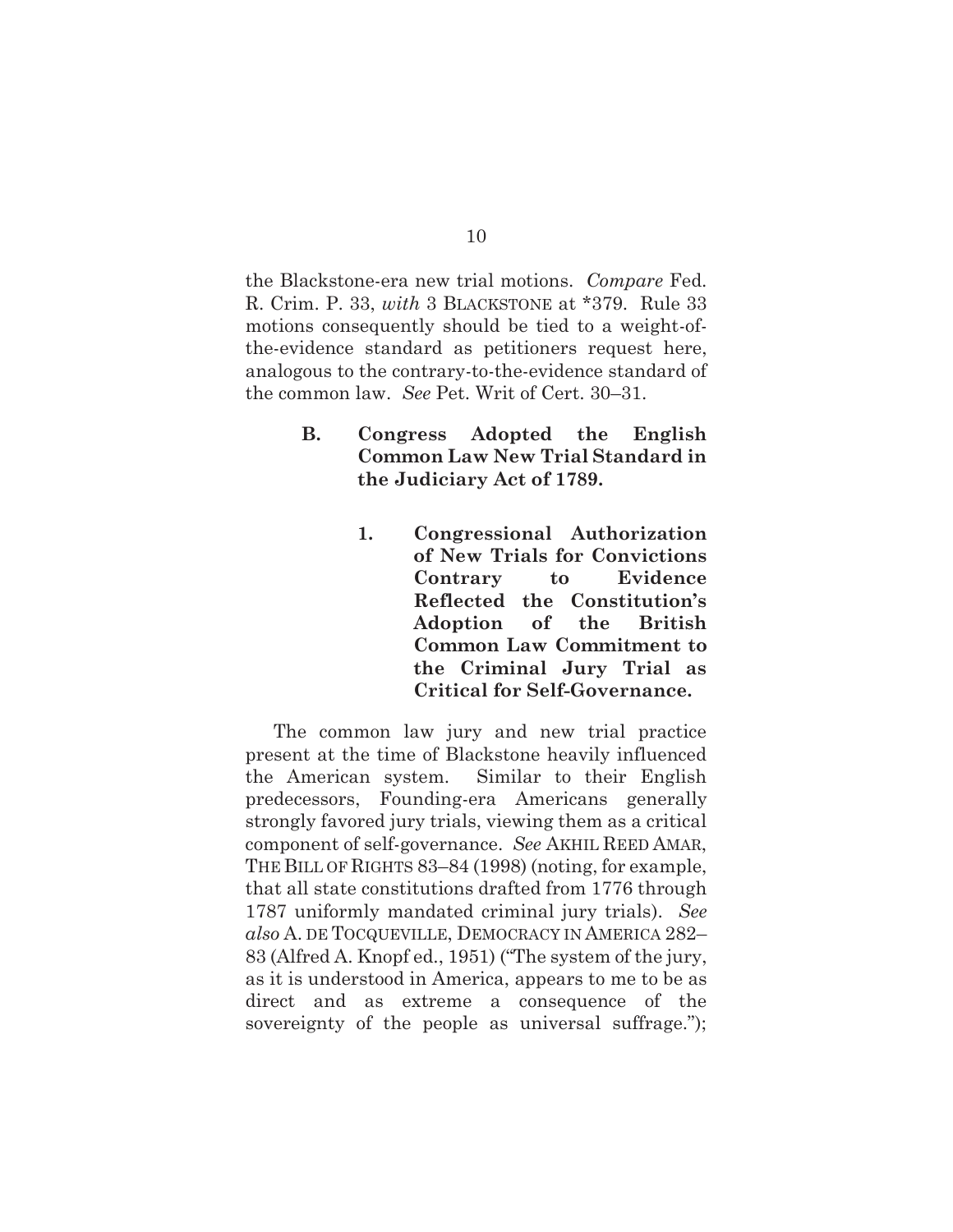STORY § 1762 (the criminal jury trial "is conceded by all to be essential to political and civil liberty").

Article III, section 2 of the Constitution expressly required jury trials in federal criminal cases. The Bill of Rights further secured the grand jury and petit juries for the accused. *See* U.S. CONST. amends. v–vi. The Seventh Amendment expressly provided for civil jury trials. *See id.* amend. vii.

Neither provision expressly addressed the trial court's rule in supervising the jury and the authority to grant new trials. But the First Congress provided that protection. The Constitution assigned Congress the power to create and regulate inferior tribunals including the power to craft federal rules of procedure. *See id.* art. I, § 8, cl. 9 (inferior tribunals); *id.* art. I § 8, cl. 18 (Necessary and Proper Clause); *id.* art. III, § 1; *see also Hanna v. Plumer*, 380 U.S. 460, 472 (1964); Barrett, *Procedural Common Law*, 94 Va. L. Rev. at 839–40 & n.77 (discussing congressional authority over federal court procedural rules).

In 1789, the same week that it considered the jury trial features of the Bill of Rights, Congress authorized courts to grant new trials in all "cases where there has been a trial by jury for reasons for which new trials have usually been granted in the courts of law." Judiciary Act of 1789, § 17; *see also* AMAR, THE BILL OF RIGHTS at 89, 96–97 (highlighting the jury trial's prominence in the Bill of Rights). Thus, right from the start, the judge's power to order a new trial was part and parcel of the institution of the federal jury trial.

11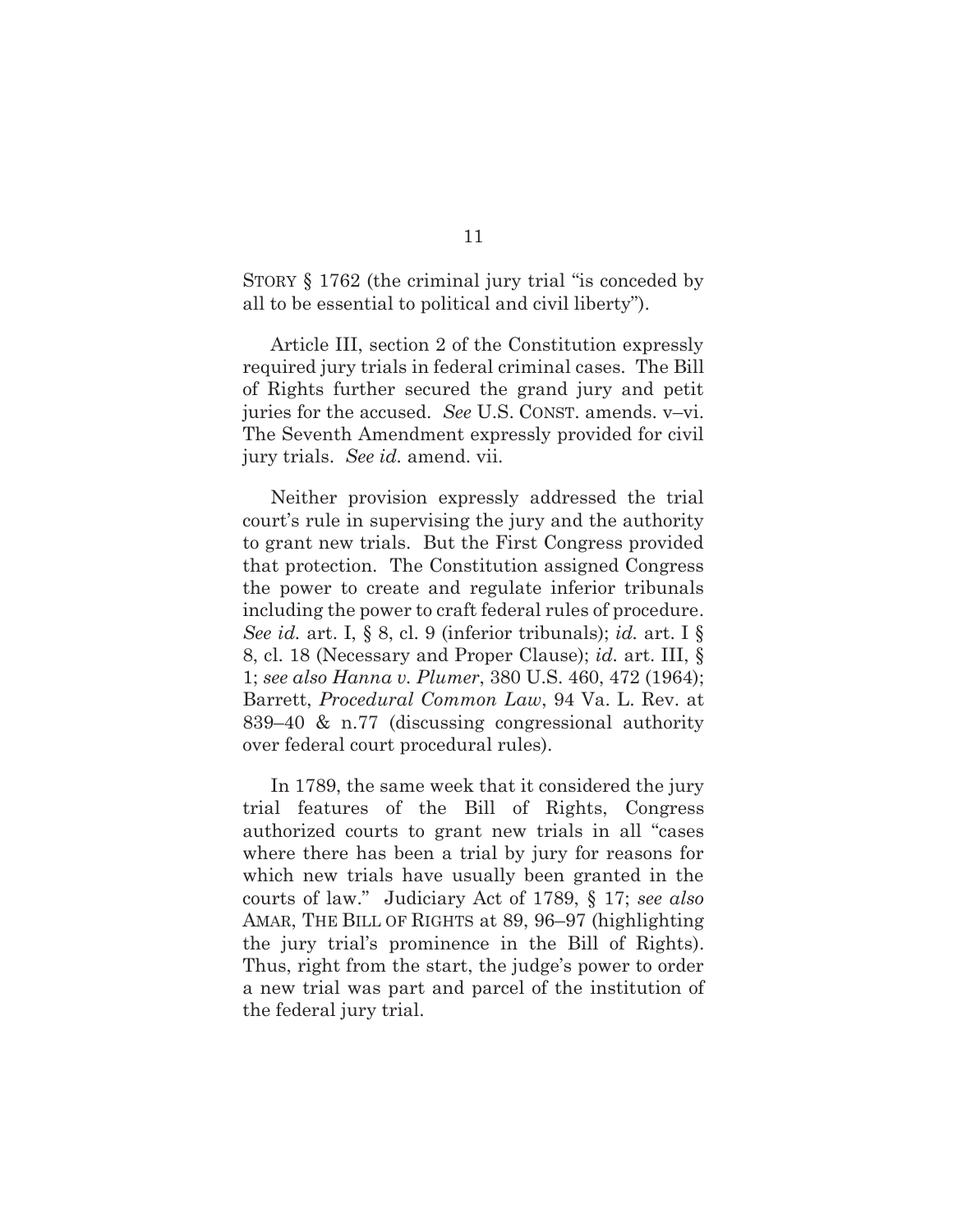Also, right from the start of federal practice, the discretion to order new trials incorporated the common law power to weigh the trial evidence. The Judiciary Act of 1789 contained two sections outlining the broad contours of procedural new trial requirements. In addition to section 17's authorization of new trials for all reasons for which courts of law usually granted them, section 18 gave trial judges the discretion to decline to issue certificates permitting new trial petitions in civil cases. *See* Judiciary Act of 1789, 1 Stat. 73, 83, §§ 17- 18 (requiring that a petition for a new trial be accompanied by "a certificate thereon from either of the judges of [the deciding court], that he allows the same to be filed, *which certificate he may make or refuse at his discretion*").

As then-Professor Barrett explained, the openended text of Section 17 was designed to incorporate the pre-existing common law. *See* Amy C. Barrett*, Procedural Common Law,* 94 Va. L. Rev. at 857 n.134. In exercising this power, federal courts applied the same "interest of justice" standard that had come to define the English common law. Early 19th-century analysis was consistent with this view. Justice Story had observed that jury factfinding could be reexamined only according to the rules and modes of the common law. *See* STORY § 1764. The Supreme Court in 1807 observed that trial by jury generally is fleshed out by reference to the common law. *See Ex Parte Bollman & Ex Parte Swartwout*, 8 U.S. (4 Cranch) 75, 80 (1807).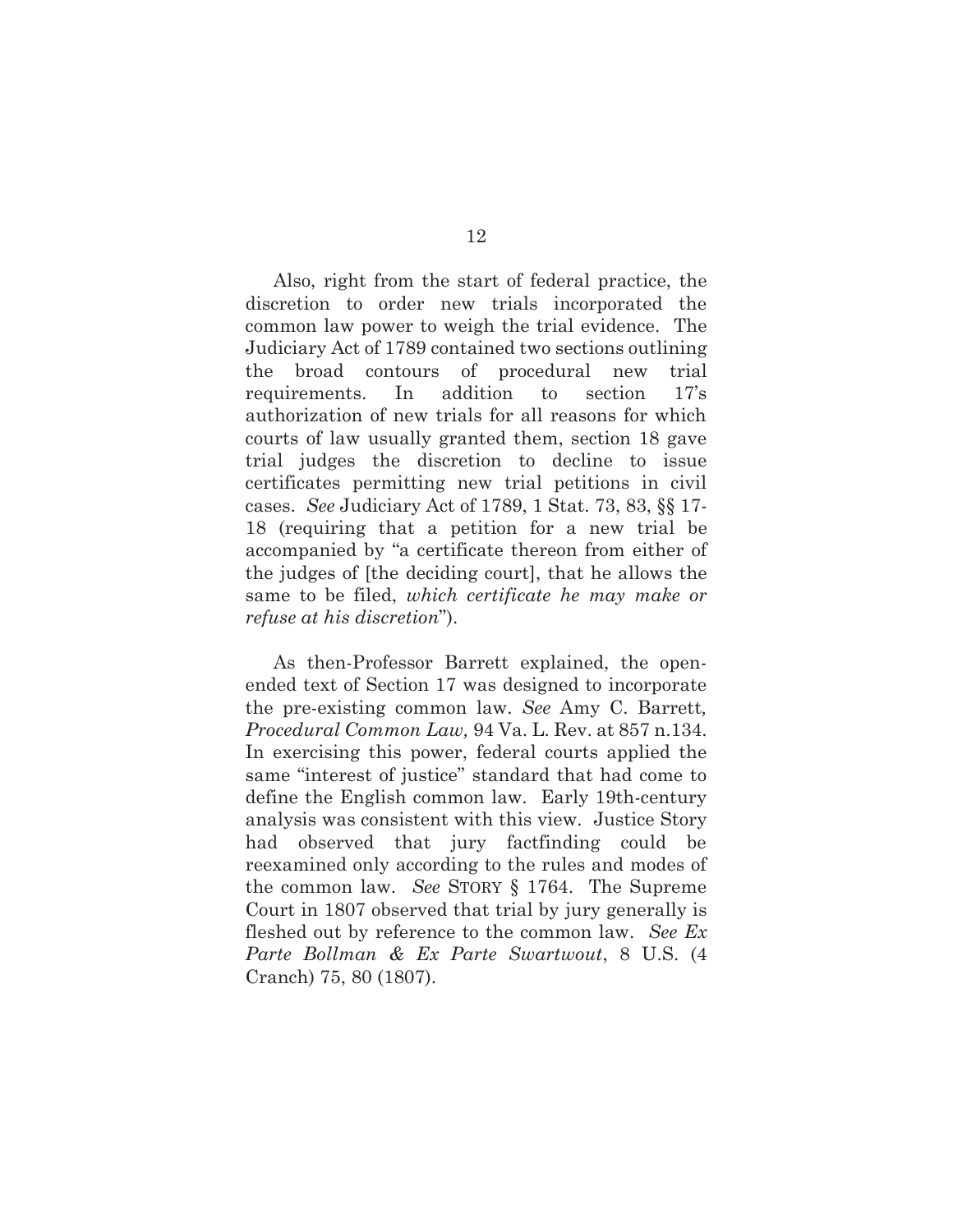### **2. Early Federal and State Opinions Demonstrated that the American New Trial Standard Reflected the Interest of Justice Standard, Permitting New Trials Where Verdicts Were Contrary to Evidence.**

Federal cases specifically applying the new trial standard similarly suggest the understanding that the Judiciary Act's new trial provision embodied an interest-of-justice standard. For example, while riding circuit in 1799, Justice James Iredell granted a new trial in a criminal case for treason. Although the error in that case involved a question of law, Justice Iredell observed that a new trial was warranted wherever "injustice" otherwise would result. *United States v. Fries*, 3 U.S. (Dall.) 515, 518 (C.C.D. Pa. 1799). Judge Richard Peters disagreed with Justice Iredell's view of the evidence but nonetheless "acquiesced" in the grant of a new trial because "the interests of public justice, and the influence of public example, would not be impaired by the delay of a new trial." *Id.* at 519.

In the mid-19th century, Justice Robert Grier, riding circuit, held that a new criminal trial could be granted "if the principles of accustomed and essential justice invite [the] action." *Harding*, 26 F. Cas. at 137 (Grier, J., Circuit Justice). In ordering a new trial in a murder case, he explained, "The defendant, before sentence can be pronounced on him, has a right to the judicial determination of his guilt by the court, as well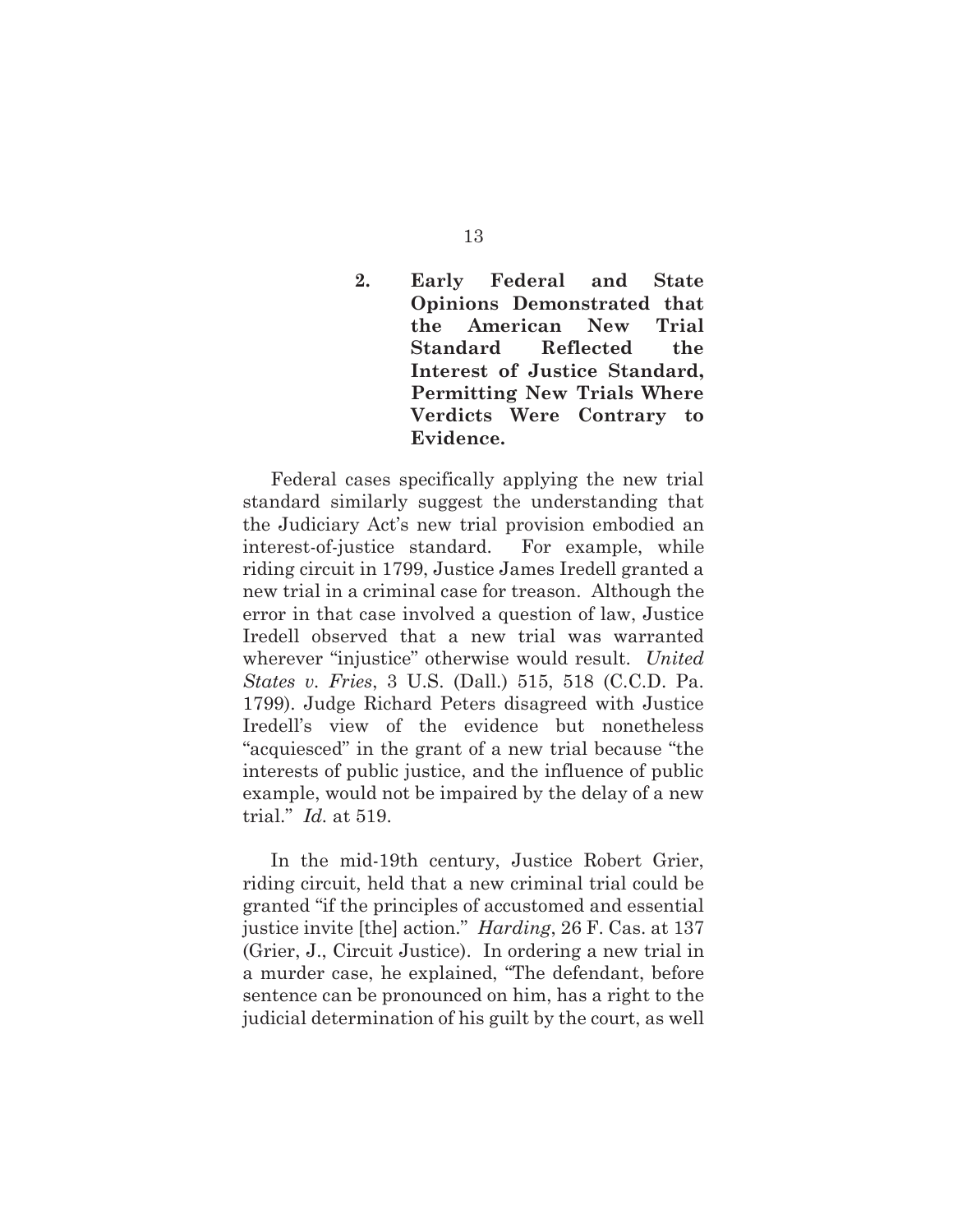as by the jury. If the verdict does not satisfy the conscience of the judge, the prisoner is entitled to a new trial. … The judge, himself, at the very latest moment, may, sua sponte, award a new trial" and there was no record of case law within the circuit "in which a new trial ha[d] been refused for the want of authority in the court to grant it." *Id.* at 136–37.2

State courts also routinely granted new trials where the verdict was contrary to the evidence. *Cf. Smith v. Times Pub. Co.*, 178 Pa. 481, 509 (1897) (Williams, J., concurring) (describing "the common law rule in 1790" that a "verdict [could be] set aside either by the trial judge" or an appellate court).3 For

<sup>2</sup> Decisions by this Court confirm that the 19th-century power to grant a new trial was within the discretion of the trial judge. In multiple 19th-century opinions involving civil jury trials, the Court refused to issue a writ of error to address a trial court's grant a new trial on the ground that such a decision was within trial judge's discretion. *See, e.g.*, *Crumpton v. United States*, 138 U.S. 361, 363 (1891) (emphasizing that the trial judge's decision whether to grant a new trial motion was a "matter of discretion" and collecting cases that well-settled this principle); *Freeborn v. Smith*, 69 U.S. 160, 176 (1864) ("[O]ur decision has always been, that the granting or refusing a new trial is a matter of discretion with the court below . . . ."); *see also* Amy C. Barrett, *The Supervisory Power of the Supreme Court,* 106 Colum. L. Rev. 324, 382 n.227 (2006) (observing that the "decision whether to grant new trial [wa]s within [the] discretion of [the] inferior [federal] court").

<sup>3</sup> Justice Williams's opinion, which "traces the history of the exercise of [the new-trial power]," has long been viewed as an influential statement of the broad power to order new trials. *E.g., Aetna Cas. & Sur. Co. v. Yeatts*, 122 F.2d 350, 353 (4th Cir. 1941) (citing both English and early American cases for the proposition that the power to grant a new trial in civil cases "is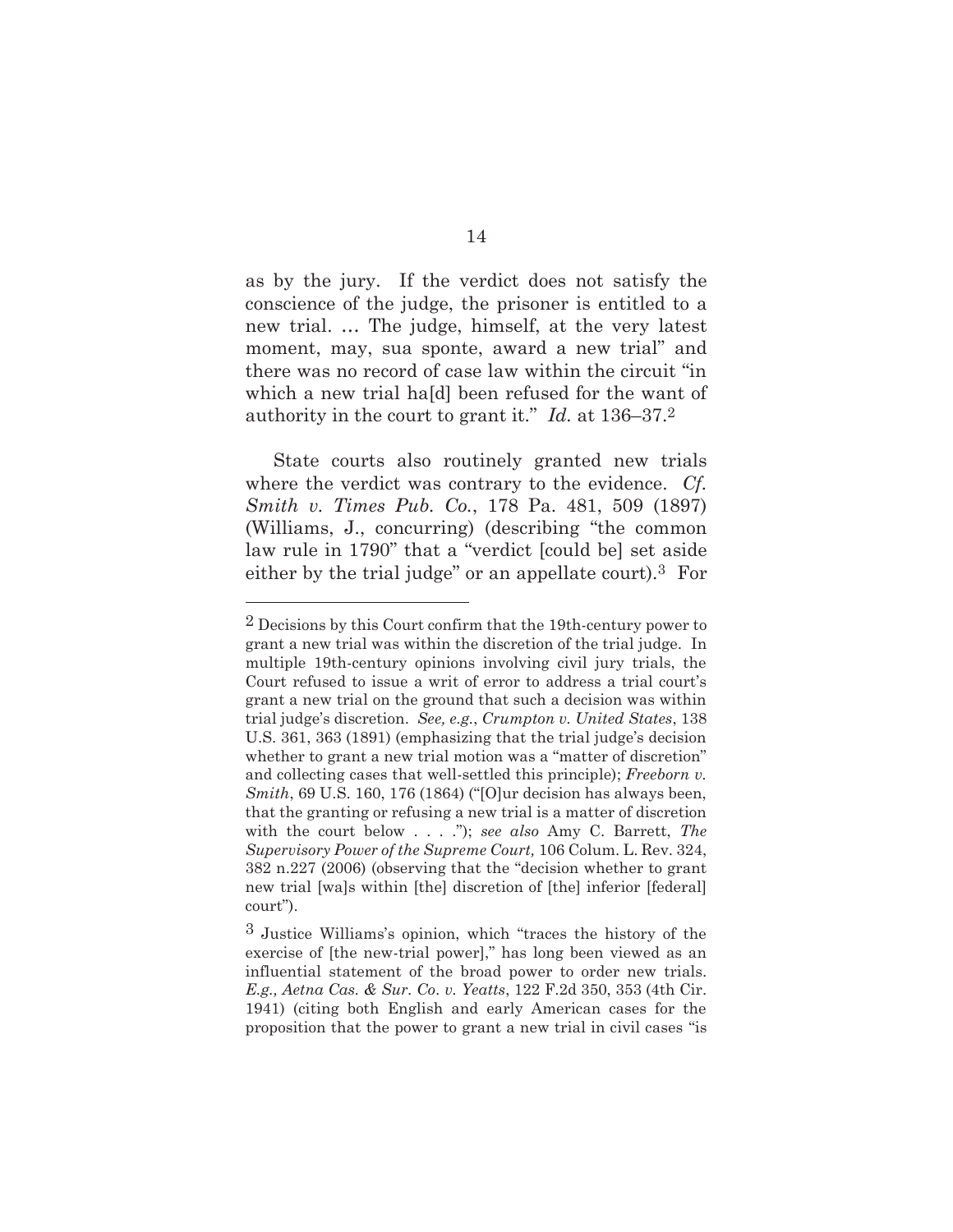example, in 1794 a South Carolina state court granted a new criminal trial in a case involving forgery because "[a]t all events, [the disputed evidence] was a doubtful point; in which case, it was the duty of the Court to lean on the merciful side, and give the prisoner another chance for a fair trial." *Hopkins*, 1794 WL 303, at \*2.

In 1817, another South Carolina court granted a new trial after evaluating whether the "verdict was against the weight of evidence." *State v. Wood*, 1817 WL 584, at \*1 (S.C. Const. App. 1817). The judge observed that "in cases of conviction … it will be sometimes the duty of the court to give the prisoner the advantage of another trial." *Id.* at \*11 (reasoning that "the preponderance of testimony, being, in my opinion, greatly against the conviction, and the judge who tried the case, and enjoyed nearly all the advantages of the jury, being also of that opinion, I am of opinion a new trial ought to be granted").

A number of other state courts during that same era ordered new trials in civil and criminal cases on the ground that the weight of the evidence was decidedly against the verdict. The cases involved offenses ranging from intent to steal to forcible entry to grand larceny. *See, e.g., State v. Bird*, 1 Mo. 585, 586 (1825) ("remand[ing] for a new trial" "because the

not in derogation of the right of trial by jury but is one of the historic safeguards of that right") (overruled on other grounds in *Gasperini v. Center for Humanities*, 518 U.S. 415, 433 (1996), which nonetheless cited *Aetna*'s new trial description to support the proposition that the Fed. R. Civ. P. 59(a) "authority is large").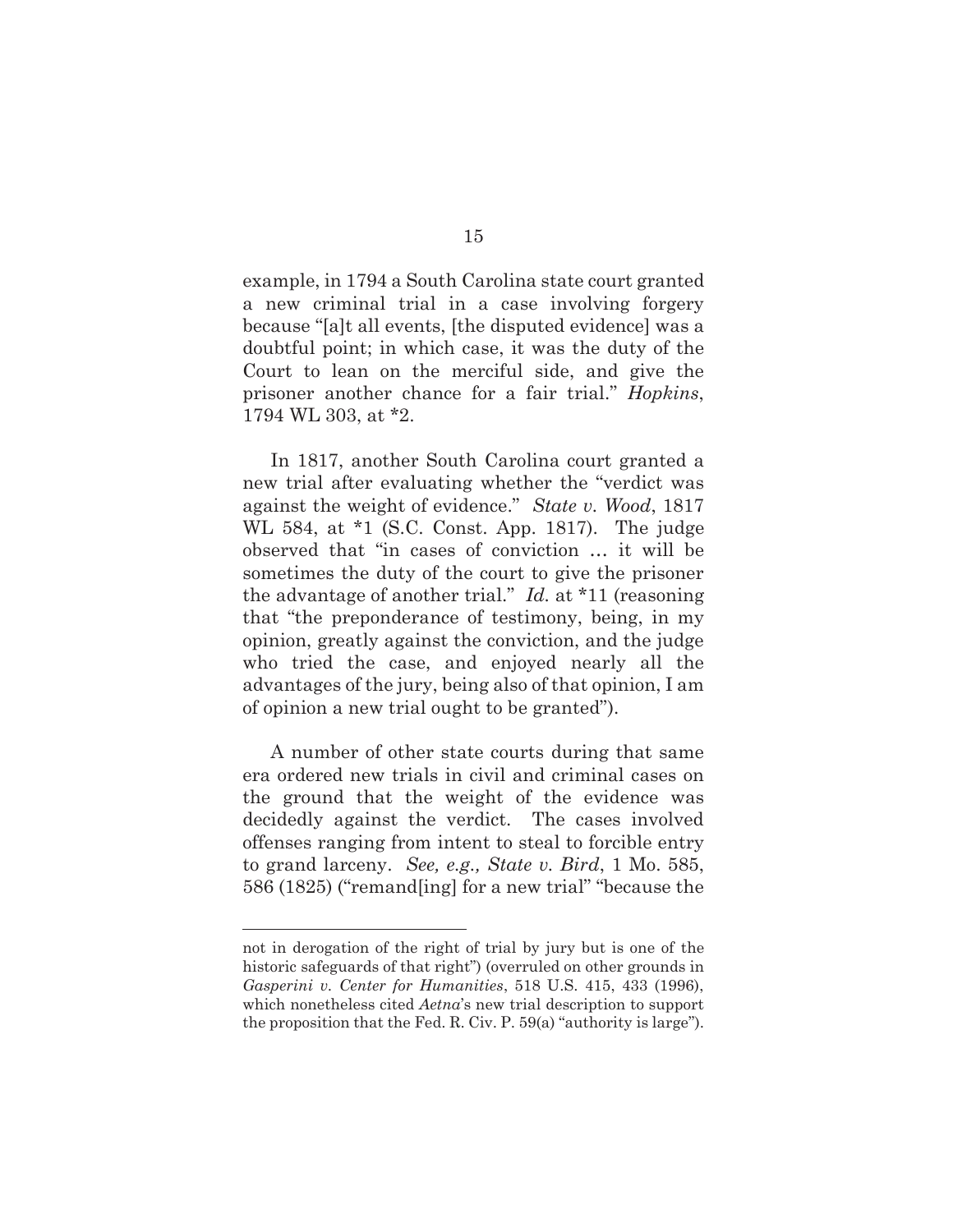court thinks the weight of evidence is greatly in favor of the plaintiff," who had been convicted of "marking hogs, with intent to steal"); *Bird v. Bird*, 2 Root 411, 413 (Conn. 1796) (every court authorized to provide a jury trial can set aside the verdict "for just cause"). *Cf. Inhabitants of Durham v. Inhabitants of Lewiston*, 4 Me. 140, 142 (1826) (describing counsel's argument in a civil case that the court had "inherent power . . . to grant new trials at common law"). *See also* Barrett, *Procedural Common Law*, 94 Va. L. Rev. at 869 n.169 (collecting and describing these cases).

> **3. The Early Case Law Granting New Trials Reveals this Category of Review Was Particularly Critical for Vulnerable Defendants, Such As Defendants of Color in Pre-Civil War Southern and Border States.**

On several significant occasions, 19th-century state courts granted new trials in cases involving particularly vulnerable defendants who had been convicted for high-profile crimes. For example, in *Ball v. Commonwealth*, the trial judge believed he could not grant a new trial for the defendant, "a free woman of colour" convicted "for the murder of a white man." 35 Va. 726, 726 (Va. Gen. Ct. 1837). The appellate court reversed, holding that new trials "have been often granted on the circuits, where the evidence did not warrant the finding." *Id.* at 729.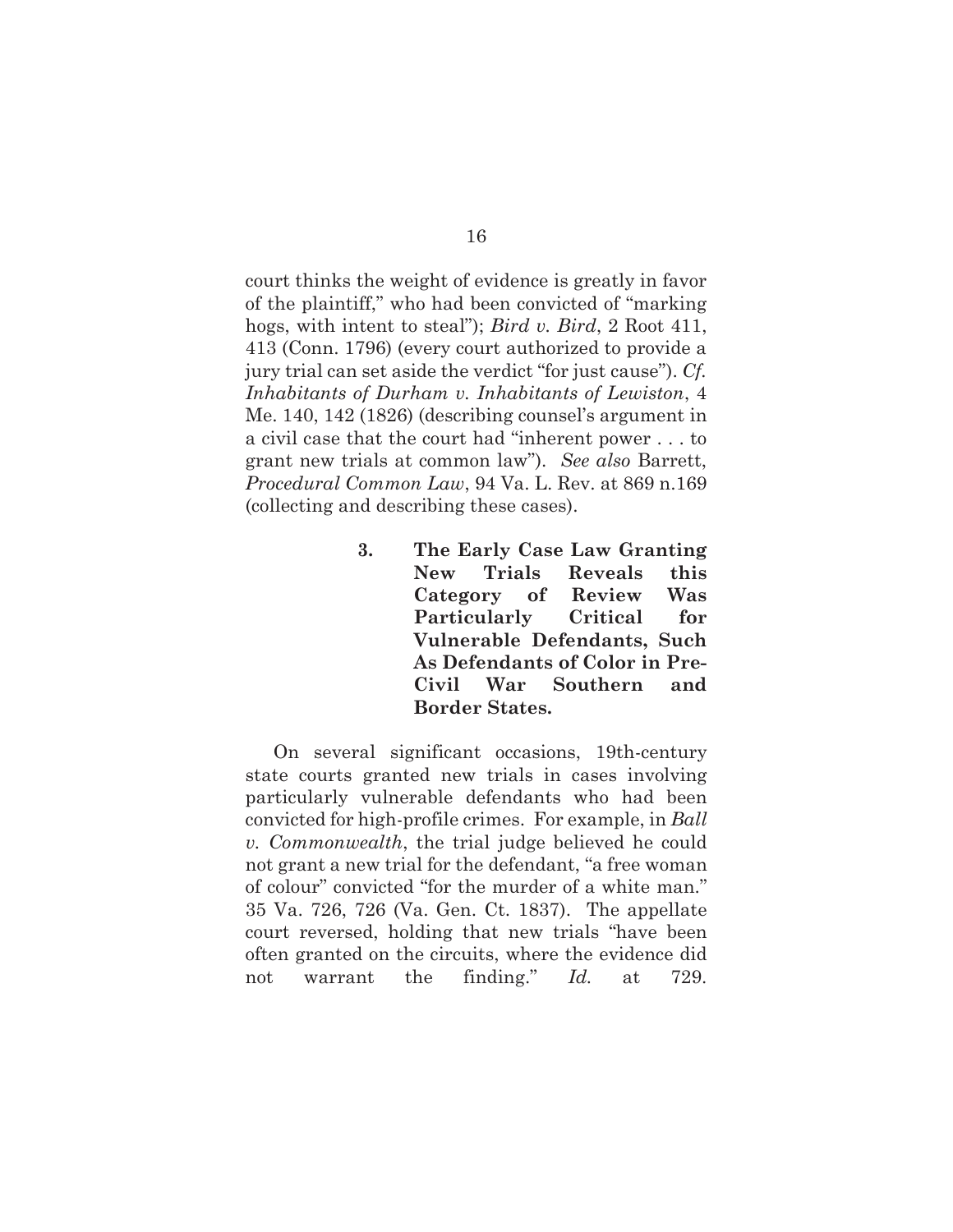Then in *Grayson v. Commonwealth*, the General Court of Virginia ordered a new trial for an African-American convicted of murder and sentenced to death. 47 Va. 712 (Va. Gen. Ct. 1849). The court held that "[w]here the evidence is contradictory, and the verdict is against the weight of evidence, a new trial may be granted by the Court which presides at the trial." *Id.* at 724. The court noted that motions for new trials are subject to the same rules in both criminal and civil cases. Three grounds were listed for the grant of new trials under state law-legal error, a verdict that "is contrary to the evidence," or a verdict that is "without evidence." *Id.* at 723.

In *Jerry v. State*, 1 Blackf. 395 (Ind. 1825), the Supreme Court of Indiana granted a new trial for "Jerry, a man of color," who had been sentenced to death for murder. *Id.* at 396. The prisoner had moved "for a new trial, on the ground that the verdict was contrary to evidence," which the trial court had overruled. *See id.* In this particular case, the court had given "every fair inference in favor of the verdict and judgment" and had found that "strong doubts must remain whether the testimony supports the verdict," justifying a new verdict "in a case of so much doubt." *Id.* at 398.

Both federal and state courts therefore applied the discretionary English common law standard for ordering a new criminal trial where the evidence conflicted with the verdict. And both federal and state courts recognized that the availability of new trials constituted a critical jury trial protection for all defendants.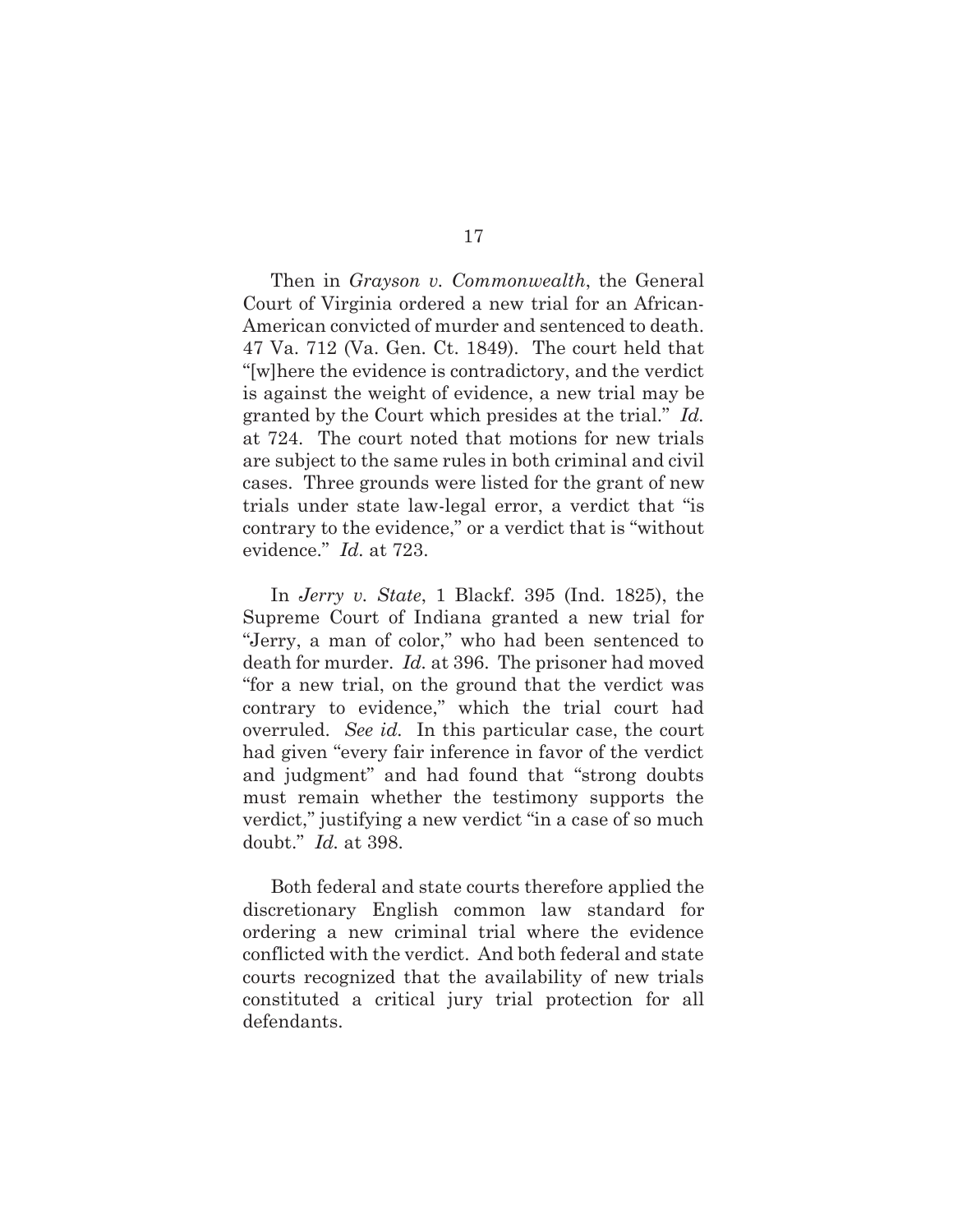### **C. Federal Case Law Preceding the Adoption of the Federal Rules of Criminal Procedure Identified the Power to Grant a New Trial as Significantly More Discretionary than the Power to Direct Verdicts.**

 Early federal practice further confirms that even preceding the promulgation of the JOA and new trial standards in Federal Rules of Criminal Procedure 29 and 33, courts applied distinct standards to assess a judge's power to grant a new trial versus the power to issue a directed verdict.

The new trial standard was significantly more discretionary than the directed verdict requirement that facts stand against the verdict as a matter of law assessed by the judge. *See, e.g.*, *United States v. Fullerton*, 25 F. Cas. 1225, 1226 (C.C.S.D.N.Y. 1870) (new trial warranted where a "verdict was against the evidence" but acquittal may be directed only if "a verdict of guilty would not be warranted by the evidence"). *See also Sparf v. United States*, 156 U.S. 51, 100 (1895) (overruled on other grounds) (collecting cases and noting that standards in civil cases generally also apply in criminal cases). Although courts used varying language, the new trial standard authorized judges to weigh the evidence in deciding whether the verdict was in the "interest of justice." As noted above, Blackstone listed a verdict "contrary to evidence" as a ground for a new trial, 4 BLACKSTONE at \*354–55, and federal and state courts routinely granted new trials where the verdict was based on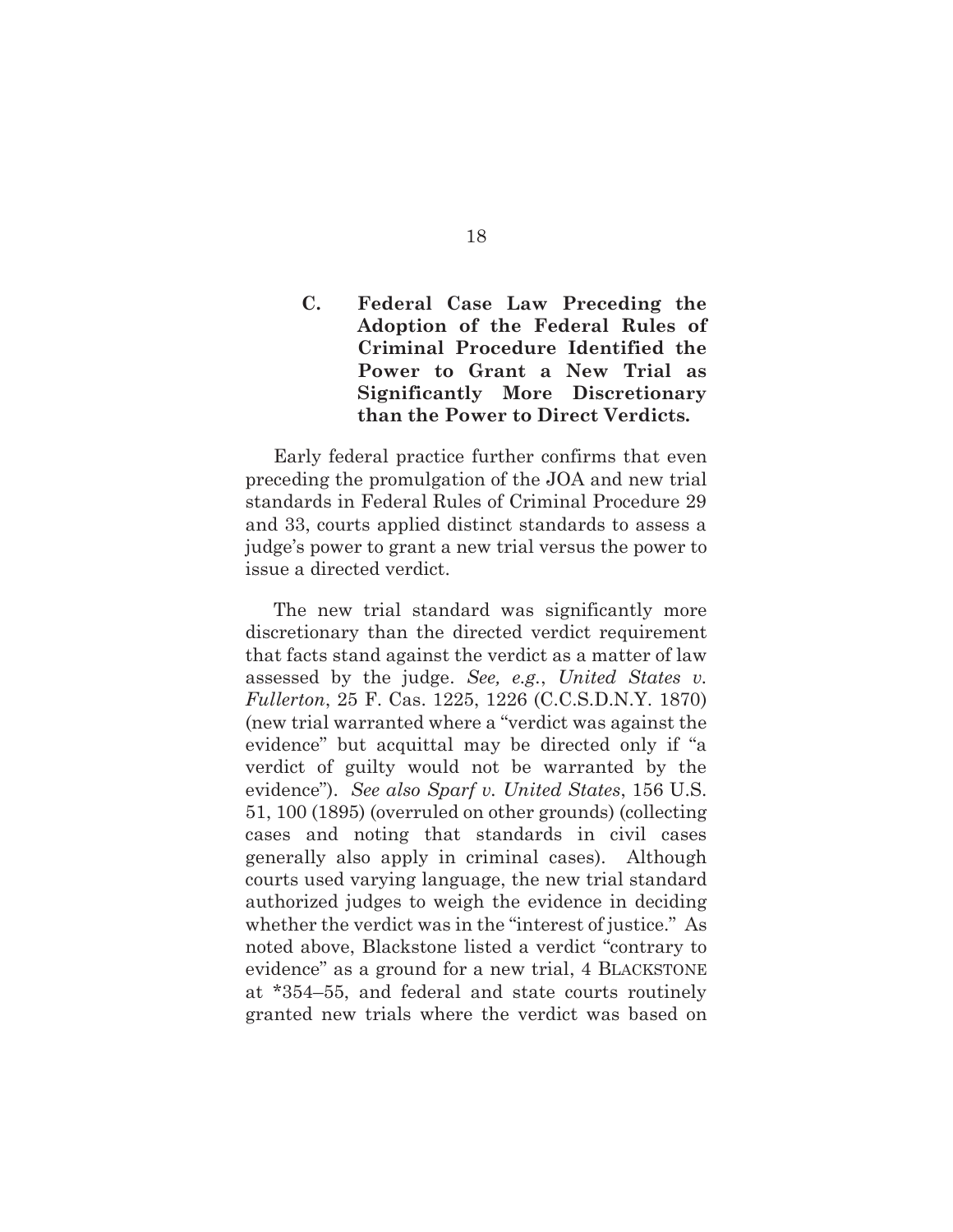"doubtful" evidence or did "not satisfy the conscience of the judge," *see* Part II.B–D, *supra*.

 The availability of granting a new trial, with a lower standard for doing so, avoids needless intrusion on the right to trial by jury. *See Sparf*, 156 U.S. at 99 (noting that the alternate form of jury trial review—a directed verdict—"impair[s] the constitutional right of trial by jury"). Unlike a directed verdict, which takes the matter completely out of the hands of the jury and thus was disfavored, granting a new trial simply puts the matter in the hands of a different jury. The lower discretionary, contrary to evidence standard for granting a new trial is consistent with the significantly less intrusive nature of that remedy.

**II. The Federal Rules of Criminal Procedure Codified Historic Practice, Incorporating the Contrary to Evidence Standard of the 1789 Judiciary Act and British Common Law.** 

The language of section 17 of the Judiciary Act of 1789 continued materially unchanged for over 150 years. *See, e.g.*, 28 U.S.C. § 391 (1940). But in the early 1940s, to address a complex web of federal criminal procedural statutes and rules, the United States Supreme Court Advisory Committee on Rules of Criminal Procedure developed the uniform Federal Rules of Criminal Procedure. *See* Lester B. Orfield, *The Federal Rules of Criminal Procedure*, 33 Cal. L. Rev. 543, 543 (1945) (member of the U.S. Supreme Court Advisory Committee on Rules of Criminal Procedure).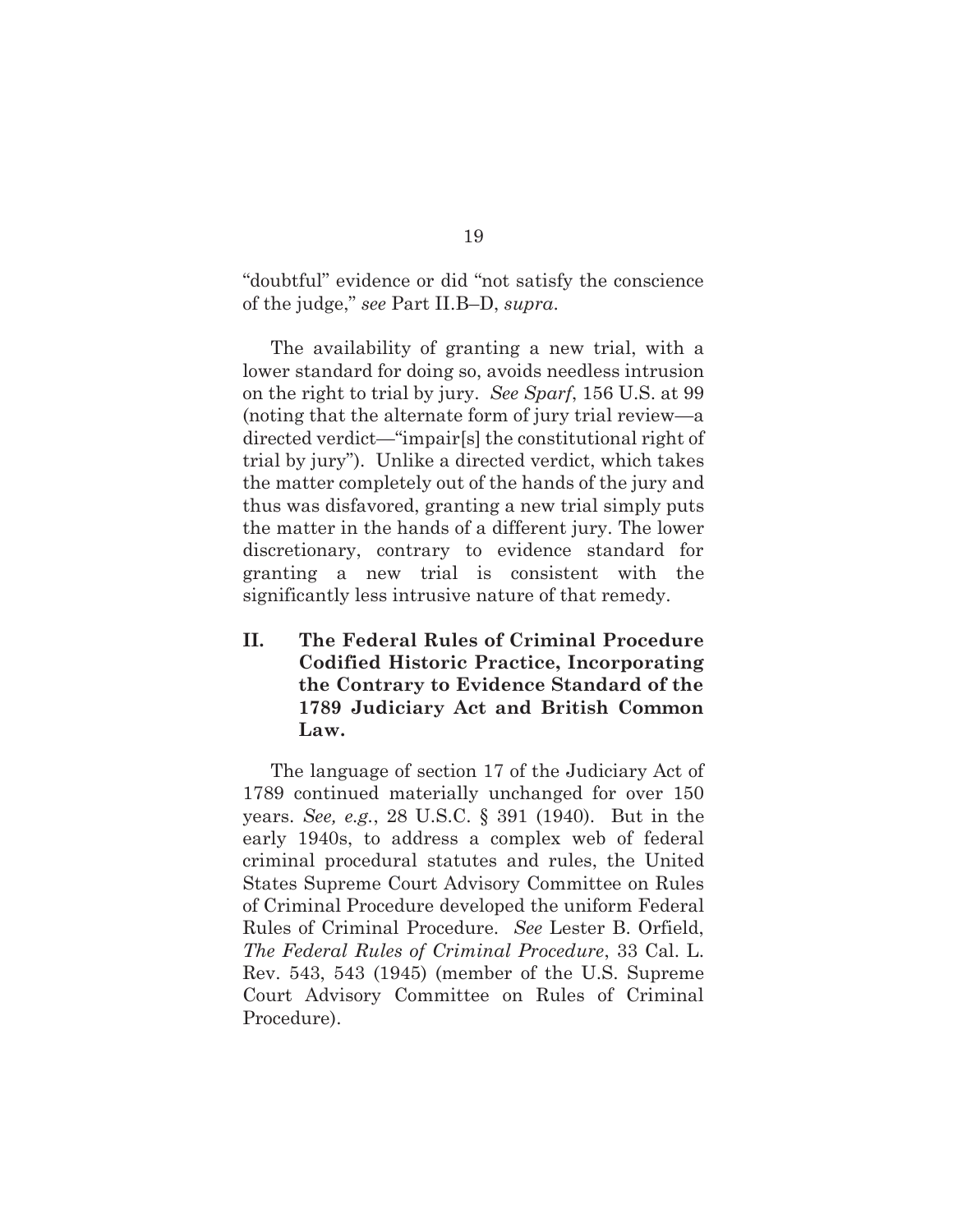The first draft of the Rules required that "existing grounds for new trial be continued." Lester B. Orfield, *New Trials in Federal Criminal Cases*, 2 Vill. L. Rev. 293, 293–94 (1957). Every subsequent draft included language providing that a "new trial might be granted 'whenever required in the interests of justice.'" *Id.* at 294–304.

The "interest of justice" standard tracked the common law terminology. And 1943 drafting notes cited several cases illustrating various grounds justifying a new trial including where, after "a careful consideration of th[e] record," the court is "not satisfied as to the guilt of the defendants." FED. R. CRIM. P., PRELIMINARY DRAFT: WITH NOTES AND FORMS, at 135–37 (1943) (discussing *Edwards v. United States*, 7 F.2d 357, 362 (8th Cir. 1925)). Cases following that standard were still common in the years leading up to issuance of the Rules. More, the final Committee Notes explained that Rule 33 "substantially continues existing practice. FED. R. CRIM. P. 33: NOTES OF ADVISORY COMMITTEE ON RULES–1944. That practice had enabled courts to order new trials for verdicts against the weight of the evidence. *See also, e.g., United States v. Robinson*, 71 F. Supp. 9, 11 (D.D.C. 1947) (collecting authorities). Federal district court judges evaluating new trial motions had even reached the conclusion that they had a "duty to grant a new trial" unless they were "satisfied beyond a reasonable doubt that the verdict [was] justified under the evidence." *United States v. Kaadt*, 31 F. Supp. 546, 547 (N.D. Ind. 1940).

20

\* \* \*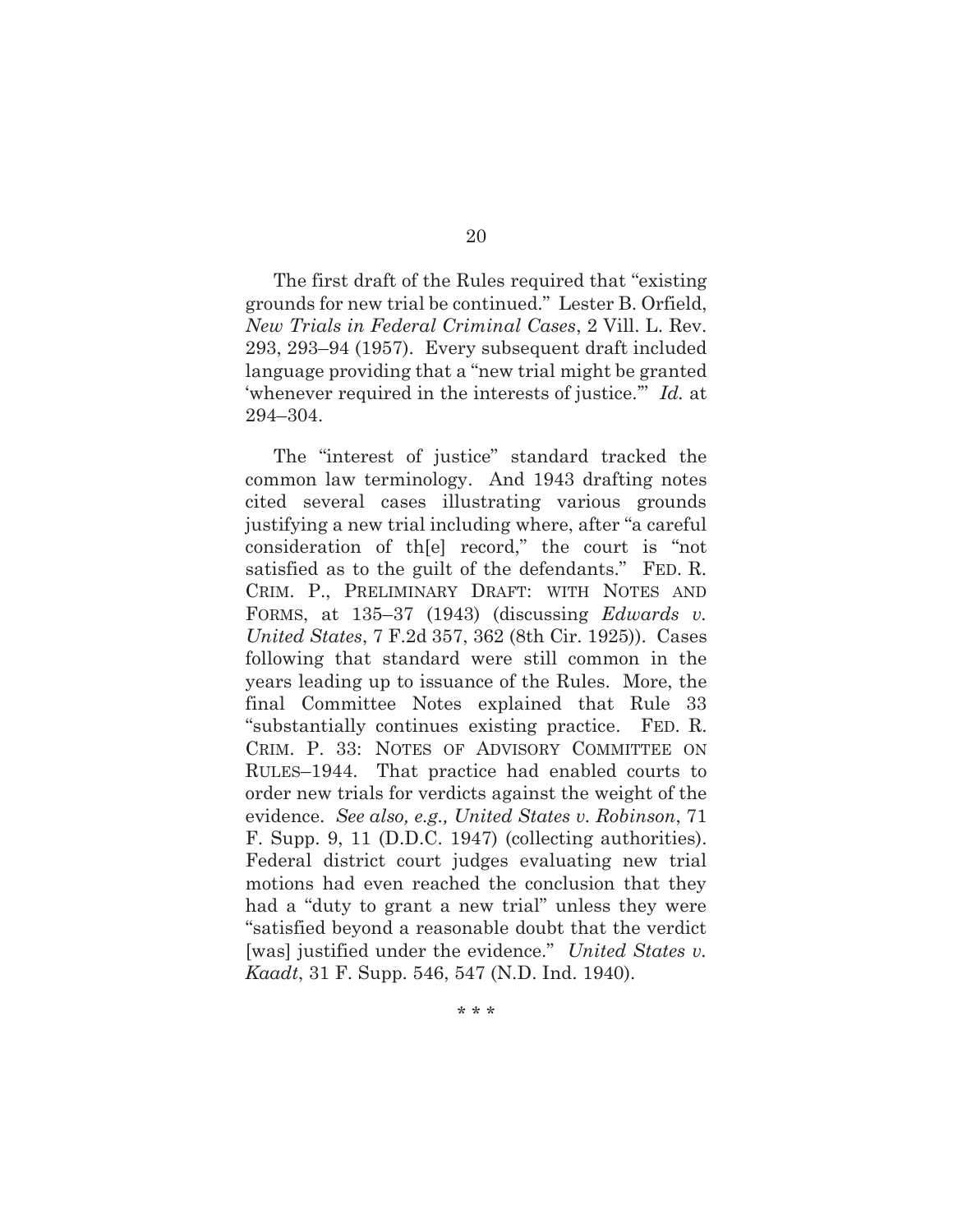The Federal Rules of Criminal Procedure codified the long practice, dating back to English common law, of allowing courts to weigh the evidence and order a new trial where a verdict is against its weight. Both historically and under the Rules, that power is distinct from the courts' authority to direct a verdict of acquittal, which requires a stronger showing and is less frequently satisfied.

#### **III. The Petition Should Be Granted.**

Despite the relatively longstanding and consistent framework for granting new criminal trials, recent judicial opinions have demonstrated uncertainty in the lower federal courts about the scope of Rule 33 authority to grant new trials. For example, in the decision below, the Second Circuit essentially equated Rule 33's lower standard with Rule 29's strict standard. As petitioners explain, that was wrong. *See* Pet. Writ of Cert. 24–28. The Second Circuit's determination was also contrary to extensive historical practice and the textual underpinnings of federal authority to preserve the integrity of jury determinations through the granting of new trials. The Eleventh Circuit, like the Second Circuit, applies an improperly crabbed view of the scope of the new trial authority, in contrast to the Fifth, Seventh, Eight, and Ninth Circuits. Courts in the Third, Sixth, and Tenth circuits have applied internally inconsistent standards. *See* Pet. Writ of Cert. at 15.

The Court should intervene to provide uniformity, but the petition is also worthy of this Court's review because of the variety of criminal cases in which the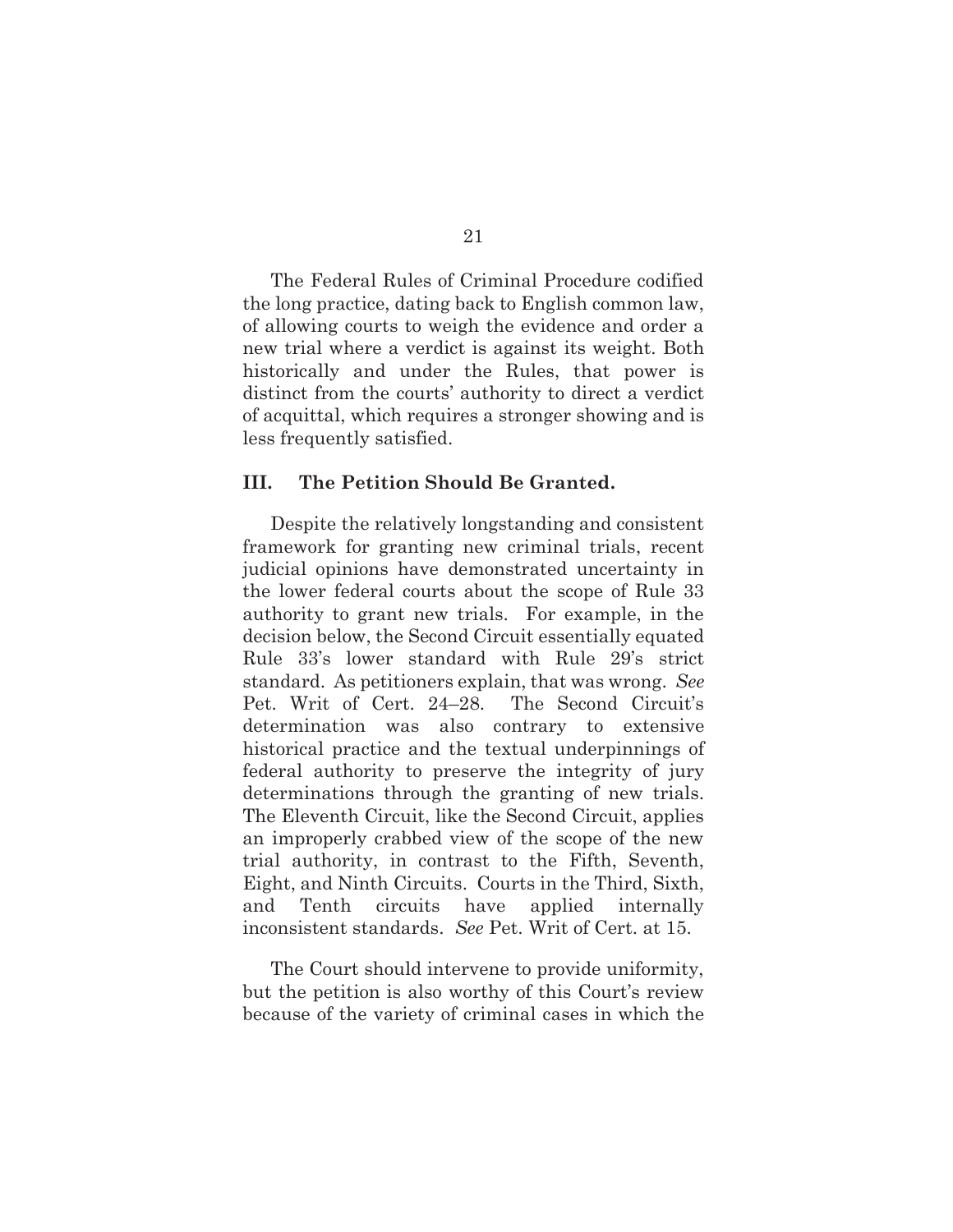new trial standard arises. As noted above, the rule was frequently applied in early American cases where the crime was notorious or where the defendant was a person of color convicted based on circumstantial evidence that might survive a pure sufficiency analysis yet still leave the judge with significant doubts about guilt. *See supra* at 17–18. More recently, the issue of when a judge can order a new criminal trial has arisen in cases charging crimes as serious and variegated as fraud,<sup>4</sup> drug possession,<sup>5</sup> murder,6 and damaging a nuclear weapons storage facility.7

The criminal jury trial right has steadily diminished in prominence and application since its ratification. *See, e.g.*, STORY § 1763 (noting that the trial by jury is "justly dear to the American people" and every encroachment of it is "watched with great jealousy"); AMAR, THE BILL OF RIGHTS at 98. The Court should grant review here to reverse the Second Circuit's whittling away of the federal authorization for new trials to rehear jury verdicts against the weight of the evidence. By eviscerating the distinction between the new trial and JOA standards, the Second Circuit's decision removes the incentive for parties to

<sup>4</sup> *See, e.g.*, *United States v. Stacks*, 821 F.3d 1038, 1044–45 (8th Cir. 2016).

<sup>5</sup> *See, e.g.*, *United States v. Huerta-Orozco*, 132 F. Supp. 2d 763, 772–73 (N.D. Iowa 2001).

<sup>6</sup> *See, e.g.*, *United States v. Burks*, 974 F.3d 622, 625 (6th Cir. 2020).

<sup>7</sup> *United States v. Walli*, 976 F. Supp. 2d 998, 1004 (E.D. Tenn. 2013).